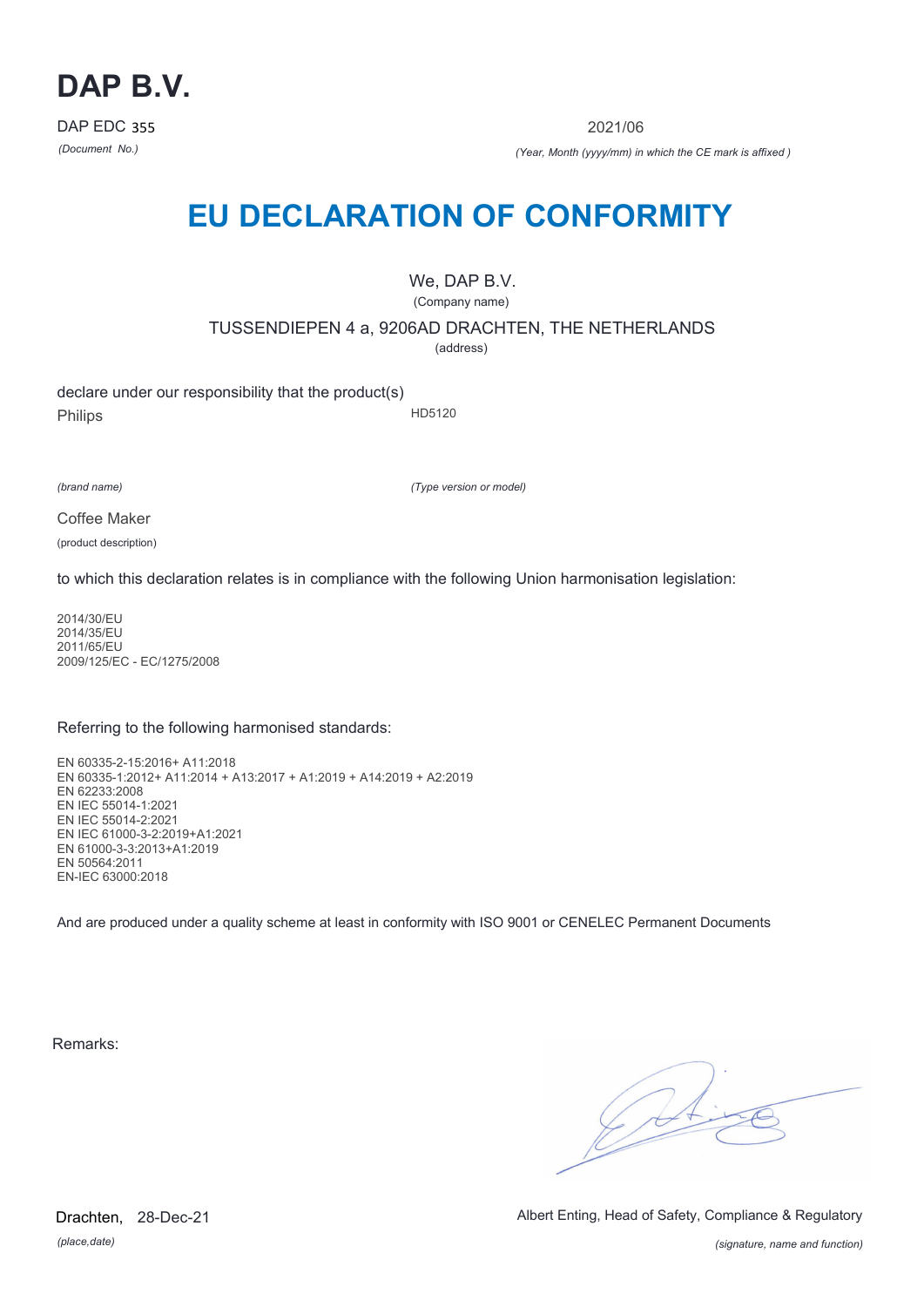

2021/06

*(Document No. /Bericht Nr. ) (Year, Month (yyyy/mm) in which the CE mark is affixed /Jahr der CE Zeichenerteilung )*

# **EU DECLARATION OF CONFORMITY**

(EG - Konformitätserklärung)

We, DAP B.V.

(Company name / Name) TUSSENDIEPEN 4 a, 9206AD DRACHTEN, THE NETHERLANDS (address / Anschrift)

declare under our responsibility that the product(s) HD5120

erklären als Verantwortliche, daß folgende(s) elektrische(n) Produkt(e)

Philips

*(brand name, Markenname)*

*(Type version or model, Typenbezeichnung oder Modell )*

Coffee Maker (product description, Produktbezeichnung)

to which this declaration relates is in compliance with the following Union harmonisation legislation:

(auf die sich diese Konformitätserklärung bezieht, allen nachstehenden harmonisierten Normen der Union entspricht:)

2014/30/EU 2014/35/EU 2011/65/EU 2009/125/EC - EC/1275/2008

## Referring to the following harmonised standards:

(Bezugnahme auf die folgenden harmonisierten Normen:)

EN 60335-2-15:2016+ A11:2018 EN 60335-1:2012+ A11:2014 + A13:2017 + A1:2019 + A14:2019 + A2:2019 EN 62233:2008 EN IEC 55014-1:2021 EN IEC 55014-2:2021 EN IEC 61000-3-2:2019+A1:2021 EN 61000-3-3:2013+A1:2019 EN 50564:2011 EN-IEC 63000:2018

And are produced under a quality scheme at least in conformity with ISO 9001 or CENELEC Permanent Documents (und die gemäß eines Qualitätsystems produziert werden, dass mindestens der ISO 9001 oder CENELEC Permanent Documents entspricht)

Remarks: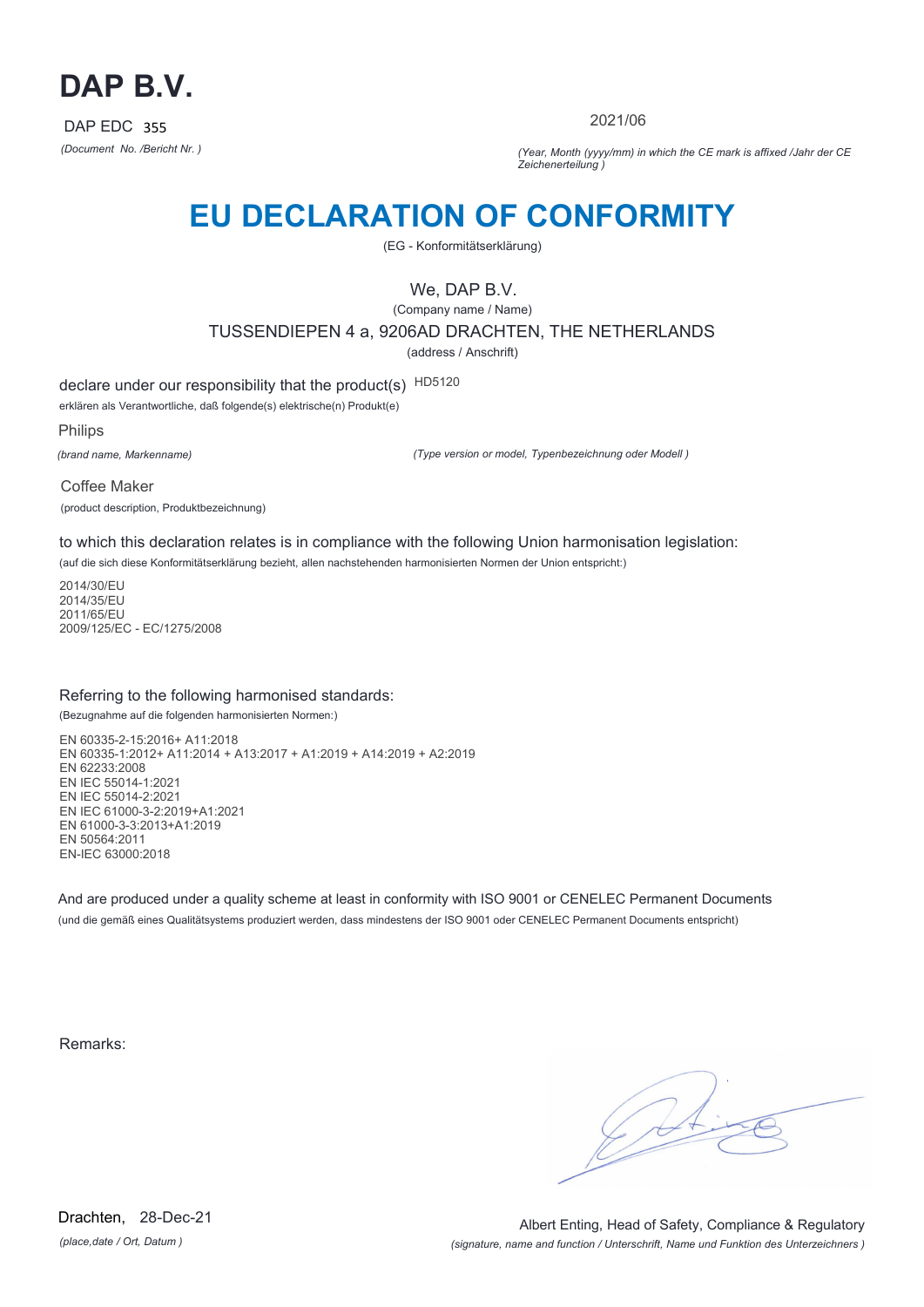

2021/06

*(Document No. / Numéro du document) (Year, Month (yyyy/mm) in which the CE mark is affixed / Année/mois (aaaa/mm) au cours de laquelle le marquage CE a été apposé)*

# **EU DECLARATION OF CONFORMITY**

(DECLARATION DE CONFORMITE CE)

We, DAP B.V.

(Company name / Nom de l'entreprise)

TUSSENDIEPEN 4 a, 9206AD DRACHTEN, THE NETHERLANDS

(address / adresse)

declare under our responsibility that the product(s) HD5120

(déclarons sous notre propre responsabilité que le(s) produit(s))

Philips

*(brand name, nom de la marque)*

*(Type version or model, référence ou modèle)*

Coffee Maker (product description, description du produit)

to which this declaration relates is in compliance with the following Union harmonisation legislation: (auquel cette déclaration se rapporte, est conforme à la législation d'harmonisation de l'Union suivante :)

2014/30/EU 2014/35/EU 2011/65/EU 2009/125/EC - EC/1275/2008

## Referring to the following harmonised standards:

(Et fait référence aux normes harmonisées suivantes :)

EN 60335-2-15:2016+ A11:2018 EN 60335-1:2012+ A11:2014 + A13:2017 + A1:2019 + A14:2019 + A2:2019 EN 62233:2008 EN IEC 55014-1:2021 EN IEC 55014-2:2021 EN IEC 61000-3-2:2019+A1:2021 EN 61000-3-3:2013+A1:2019 EN 50564:2011 EN-IEC 63000:2018

And are produced under a quality scheme at least in conformity with ISO 9001 or CENELEC Permanent Documents (Et sont fabriqués conformément à une qualité au moins conforme à la norme ISO 9001 ou aux Documents Permanents CENELEC)

Remarks:

*(place,date / lieu, date)* Drachten, 28-Dec-21

*(signature, name and function / signature, nom et fonction)* Albert Enting, Head of Safety, Compliance & Regulatory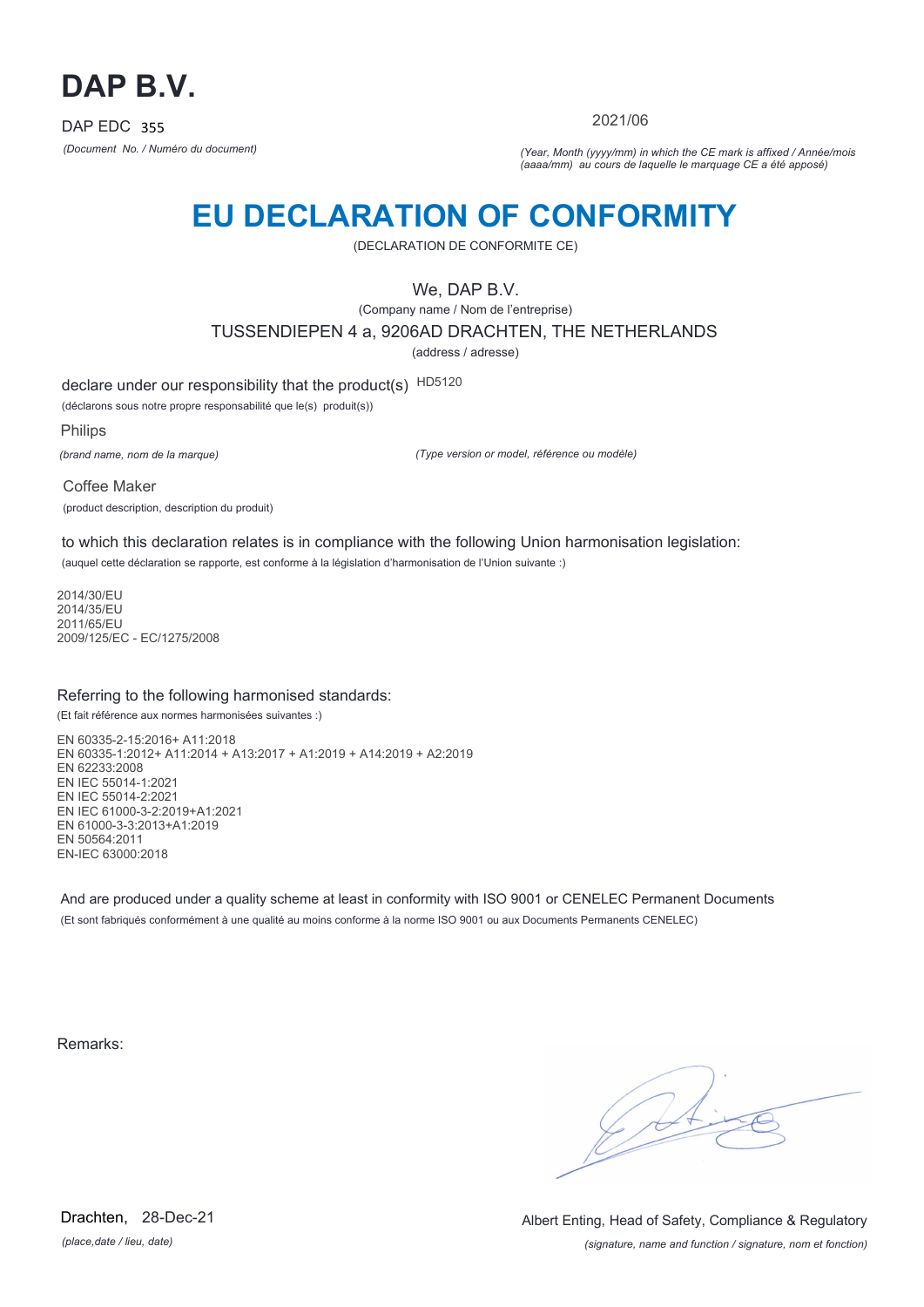

2021/06

*(Document No. / Documentnummer) (Year, Month (yyyy/mm) in which the CE mark is affixed / Jaar, maand waarin de CE markering is uitgegeven)*

# **EU DECLARATION OF CONFORMITY**

(Europeese Conformiteitsverklaring)

We, DAP B.V.

(Company name / Bedrijfsnaam) TUSSENDIEPEN 4 a, 9206AD DRACHTEN, THE NETHERLANDS

(address / adres)

declare under our responsibility that the product(s) HD5120

(verklaren dat onder onze verantwoordelijkheid de product(en))

Philips

*(brand name, merknaam)*

*(Type version or model, typenummer of model)*

Coffee Maker (product description, productbeschrijving)

to which this declaration relates is in compliance with the following Union harmonisation legislation:

(waarop deze verklaring betrekking heeft in overeenstemming is met de volgende harmonisatiewetten van de Europese Unie:)

2014/30/EU 2014/35/EU 2011/65/EU 2009/125/EC - EC/1275/2008

## Referring to the following harmonised standards:

(Onder verwijzing naar de volgende geharmoniseerde normen:)

EN 60335-2-15:2016+ A11:2018 EN 60335-1:2012+ A11:2014 + A13:2017 + A1:2019 + A14:2019 + A2:2019 EN 62233:2008 EN IEC 55014-1:2021 EN IEC 55014-2:2021 EN IEC 61000-3-2:2019+A1:2021 EN 61000-3-3:2013+A1:2019 EN 50564:2011 EN-IEC 63000:2018

And are produced under a quality scheme at least in conformity with ISO 9001 or CENELEC Permanent Documents (En worden geproduceerd volgens een kwaliteitsprogramma wat minimaal overeenkomt met ISO9001 of de CENELEC permanente documenten)

Remarks:

 $\sqrt{14}$ 

*(place,date / plaats, datum)* Drachten, 28-Dec-21 Albert Enting, Head of Safety, Compliance & Regulatory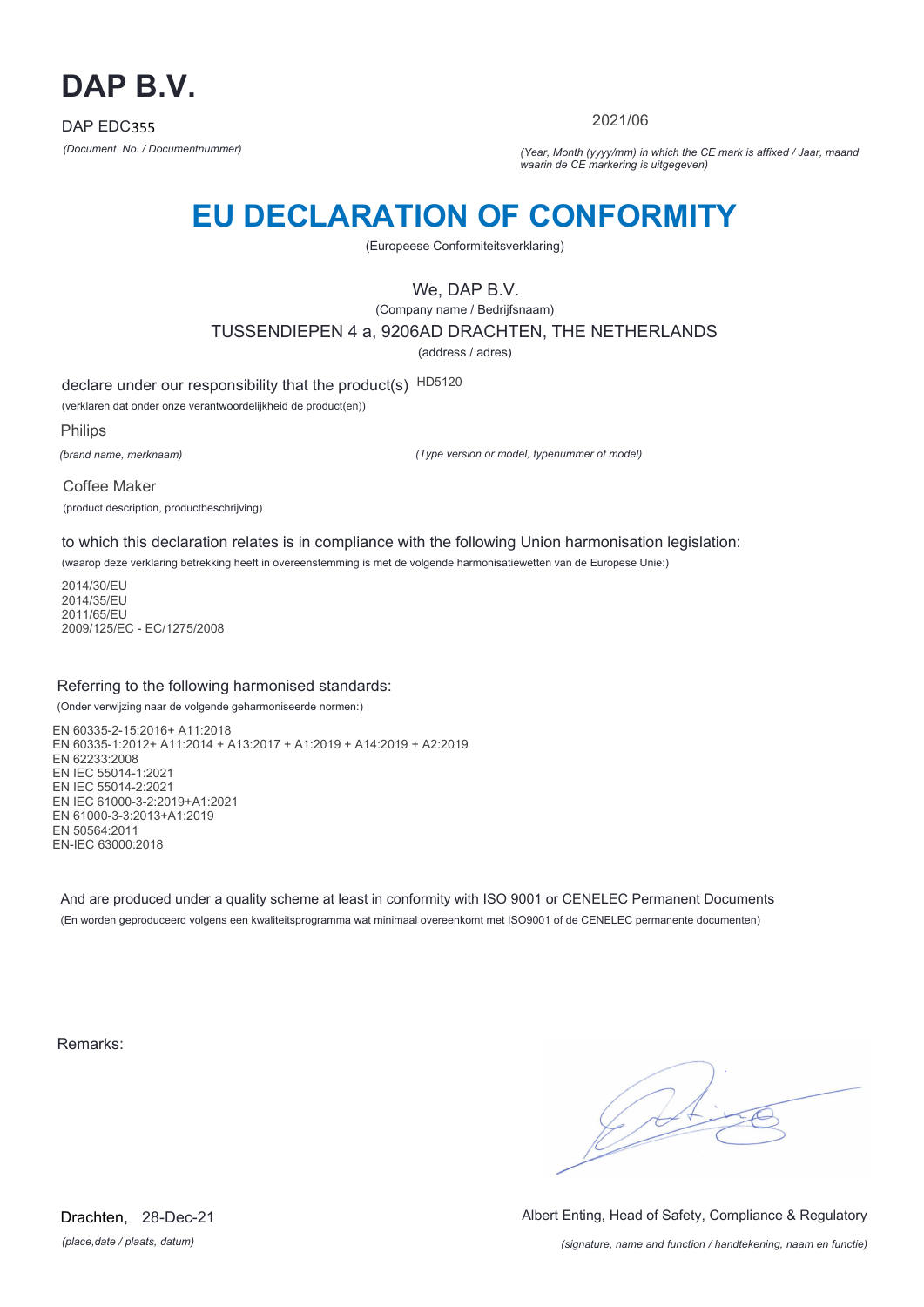

2021/06

*(Document No. / Číslo zprávy) (Year, Month (yyyy/mm) in which the CE mark is affixed / Rok udělění známky CE)*

# **EU DECLARATION OF CONFORMITY**

(Prohlášení o shodě v EU)

We, DAP B.V.

(Company name / Jméno) TUSSENDIEPEN 4 a, 9206AD DRACHTEN, THE NETHERLANDS (address / adresa)

declare under our responsibility that the product(s) HD5120

(Prohlašujeme na svou odpovědnost, že elektrický výrobek)

Philips

*(brand name, značka)*

*(Type version or model, Typ verze nebo model)*

Coffee Maker (product description, popis výrobku)

to which this declaration relates is in compliance with the following Union harmonisation legislation:

(ke kterému se toto prohlášení vztahuje, je v souladu s následujícími harmonizačními právními předpisy EU:)

2014/30/EU 2014/35/EU 2011/65/EU 2009/125/EC - EC/1275/2008

## Referring to the following harmonised standards:

(Odkazující na následovné harmonizované normy:)

EN 60335-2-15:2016+ A11:2018 EN 60335-1:2012+ A11:2014 + A13:2017 + A1:2019 + A14:2019 + A2:2019 EN 62233:2008 EN IEC 55014-1:2021 EN IEC 55014-2:2021 EN IEC 61000-3-2:2019+A1:2021 EN 61000-3-3:2013+A1:2019 EN 50564:2011 EN-IEC 63000:2018

And are produced under a quality scheme at least in conformity with ISO 9001 or CENELEC Permanent Documents (A jsou vyráběny v systému řízení kvality minimálně ve shodě s ISO 9001 nebo)

Remarks:

 $\sqrt{1}$ 

*(place,date / místo, datum)* Drachten, 28-Dec-21

*(signature, name and function / podpis, jméno a funkce)* Albert Enting, Head of Safety, Compliance & Regulatory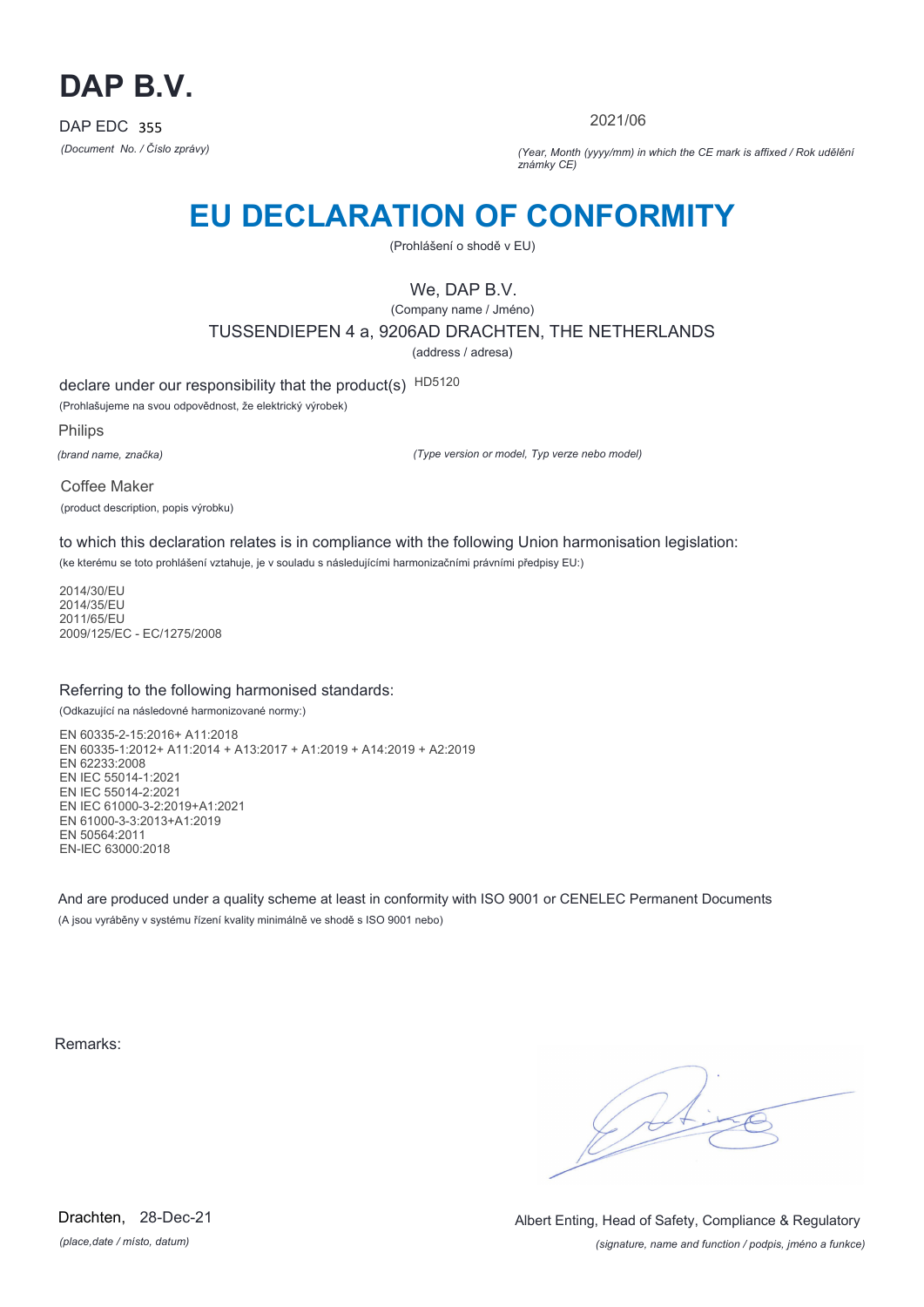

2021/06

*(Document No. / Rapportnummer) (Year, Month (yyyy/mm) in which the CE mark is affixed / Årstal for påhæftning af CE-mærkningen)*

# **EU DECLARATION OF CONFORMITY**

(EU KONFORMITETSERKLÆRING)

We, DAP B.V.

(Company name / Virksomhedens navn) TUSSENDIEPEN 4 a, 9206AD DRACHTEN, THE NETHERLANDS

(address / adresse)

declare under our responsibility that the product(s) HD5120

(Erklærer i henhold til vores ansvar, at de(t) elektriske produkt(er))

Philips

*(brand name, navn på varemærke)*

*(Type version or model, type eller model)*

Coffee Maker (product description, produktbeskrivelse)

to which this declaration relates is in compliance with the following Union harmonisation legislation: (til hvilke(t) denne erklæring relaterer sig, er i overensstemmelse med følgende EUharmoniseringslovgivning:)

2014/30/EU 2014/35/EU 2011/65/EU 2009/125/EC - EC/1275/2008

## Referring to the following harmonised standards:

(Med reference til følgende harmoniserede standarder:)

EN 60335-2-15:2016+ A11:2018 EN 60335-1:2012+ A11:2014 + A13:2017 + A1:2019 + A14:2019 + A2:2019 EN 62233:2008 EN IEC 55014-1:2021 EN IEC 55014-2:2021 EN IEC 61000-3-2:2019+A1:2021 EN 61000-3-3:2013+A1:2019 EN 50564:2011 EN-IEC 63000:2018

And are produced under a quality scheme at least in conformity with ISO 9001 or CENELEC Permanent Documents (Og er produceret i en kvalitet, der, som minimum, opfylder kravene i ISO 9001-standarden eller CENELEC's permanente dokumenter)

Remarks:

 $\sqrt{4}$ 

*(place,date / sted, dato)* Drachten, 28-Dec-21

*(signature, name and function / Signatur, navn og titel)* Albert Enting, Head of Safety, Compliance & Regulatory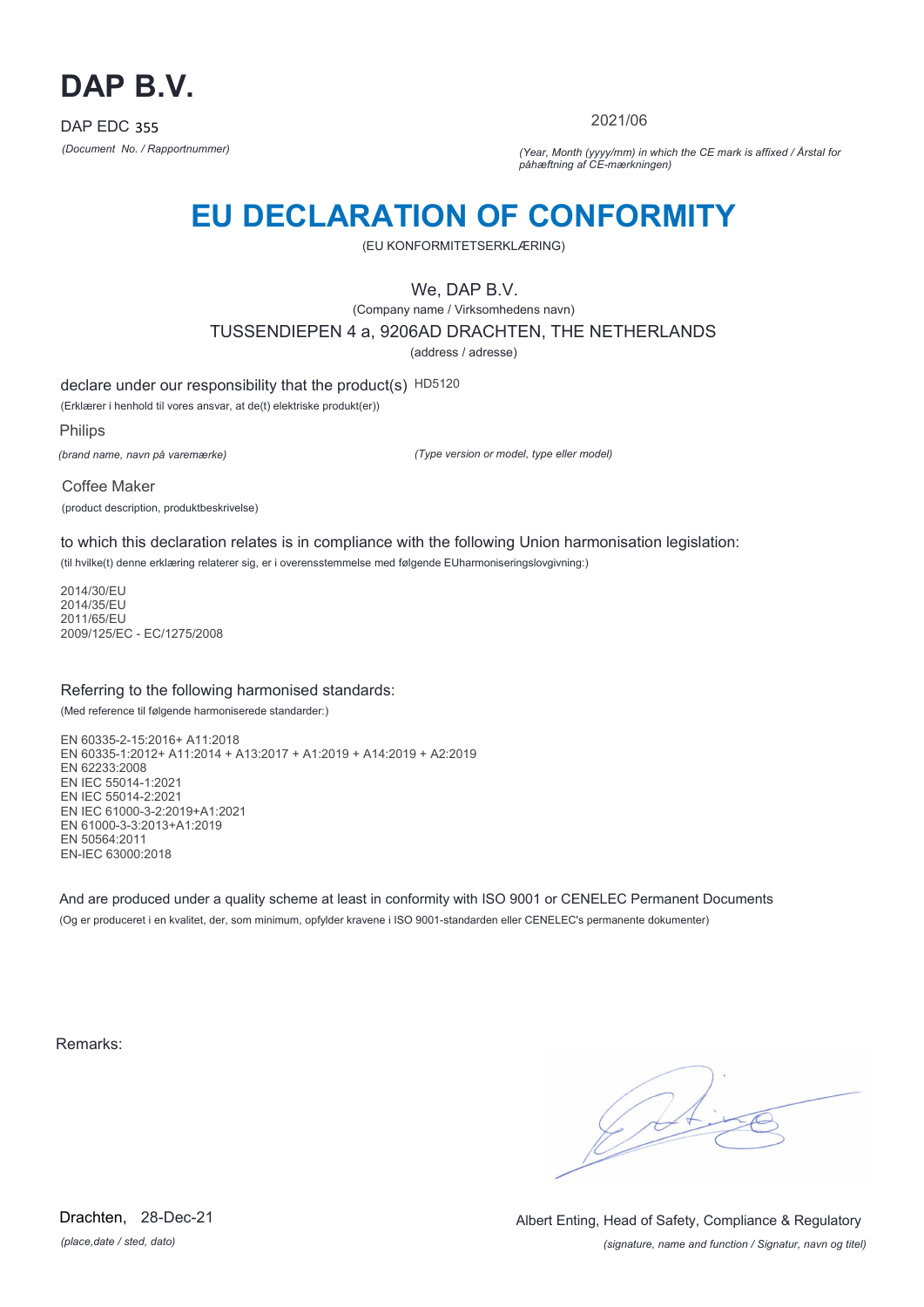

2021/06

*(Document No. / Documento nº.) (Year, Month (yyyy/mm) in which the CE mark is affixed / Año en el que se incluye el marcado CE))*

## **EU DECLARATION OF CONFORMITY**

(EU DECLARACIÓN CE DE CONFORMIDAD)

We, DAP B.V.

(Company name / Nombre compaña )

TUSSENDIEPEN 4 a, 9206AD DRACHTEN, THE NETHERLANDS

(address / dirección )

declare under our responsibility that the product(s): HD5120

(Declaramos bajo nuestra propia responsabilidad que el (los) producto(s):

Philips

*(brand name, nombre de la marca)*

*(Type version or model, Referencia o modelo)*

Coffee Maker (product description, descripción del producto )

to which this declaration relates is in compliance with the following Union harmonisation legislation:

(al que hace referencia esta declaración cumple la siguiente legislación sobre armonización de la Unión:)

2014/30/EU 2014/35/EU 2011/65/EU 2009/125/EC - EC/1275/2008

## Referring to the following harmonised standards:

(En referencia a las siguientes normas armonizadas:)

EN 60335-2-15:2016+ A11:2018 EN 60335-1:2012+ A11:2014 + A13:2017 + A1:2019 + A14:2019 + A2:2019 EN 62233:2008 EN IEC 55014-1:2021 EN IEC 55014-2:2021 EN IEC 61000-3-2:2019+A1:2021 EN 61000-3-3:2013+A1:2019 EN 50564:2011 EN-IEC 63000:2018

And are produced under a quality scheme at least in conformity with ISO 9001 or CENELEC Permanent Documents (Y se fabrican conforme a una calidad al menos conforme a la norma ISO 9001 o a los Documentos Permanentes CENELEC)

Remarks:

*(place,date / lugar, fecha)* Drachten, 28-Dec-21

*(signature, name and function / firma, nombre y cargo )* Albert Enting, Head of Safety, Compliance & Regulatory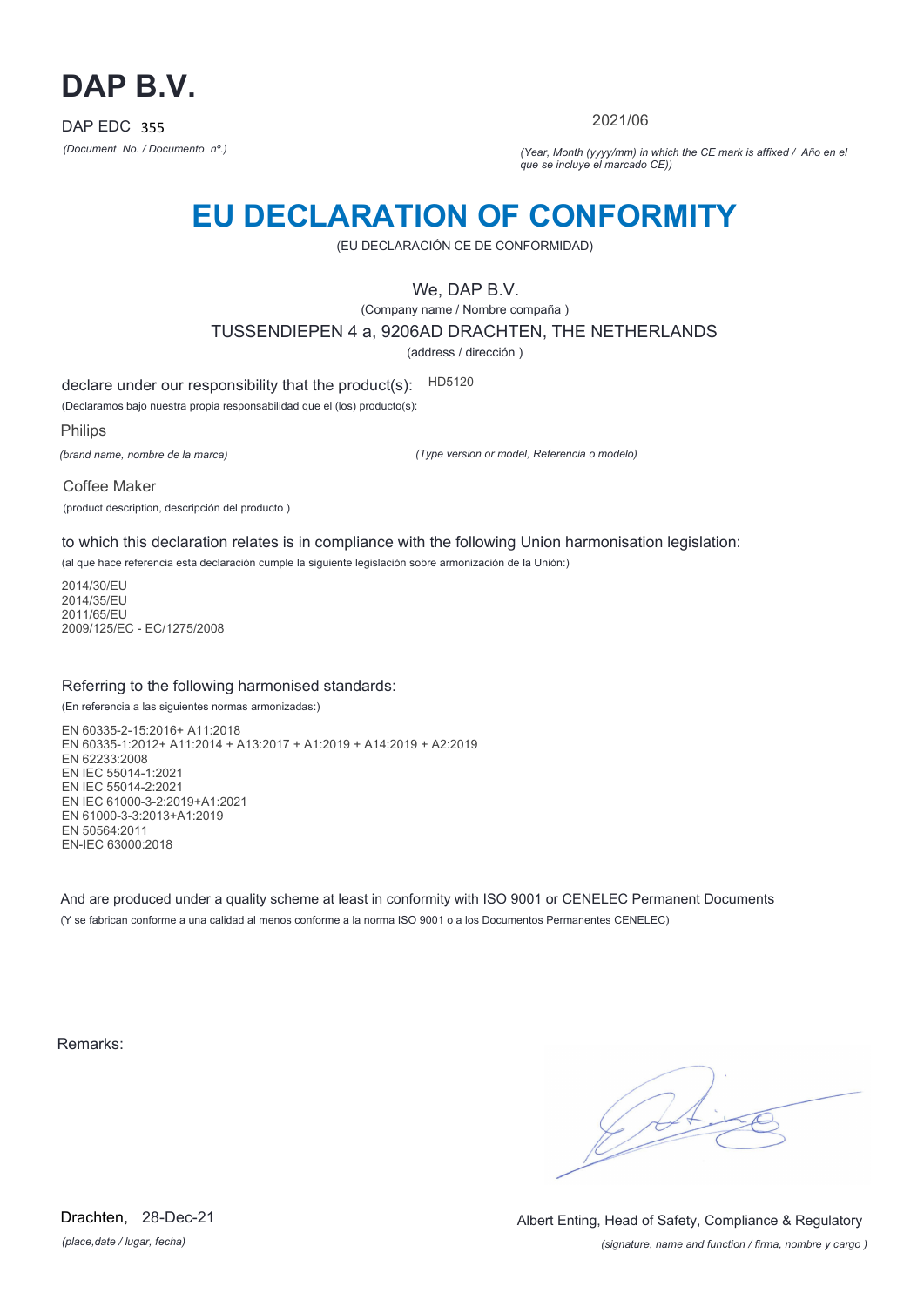

2021/06

*(Document No. / Raportti nr.) (Year, Month (yyyy/mm) in which the CE mark is affixed / CE merkinnän myöntämisvuosi)*

# **EU DECLARATION OF CONFORMITY**

(Vaatimustenmukaisuusvakuutus)

We, DAP B.V.

(Company name / Nimi) TUSSENDIEPEN 4 a, 9206AD DRACHTEN, THE NETHERLANDS (address / Osoite)

declare under our responsibility that the product(s) HD5120

(Ilmoitus seuraavista vastuullamme olevista sähkötuotteista:)

Philips

*(brand name, Brändinimi)*

*(Type version or model, Tyypi, versio tai malli)*

Coffee Maker (product description, Tuotekuvaus)

to which this declaration relates is in compliance with the following Union harmonisation legislation:

(Tämä vakuutus on yhdenmukainen seuraavan Euroopan unionin yhdenmukaistamislainsäädännön kanssa:)

2014/30/EU 2014/35/EU 2011/65/EU 2009/125/EC - EC/1275/2008

## Referring to the following harmonised standards:

(Viitaten seuraaviin yhdenmukaistettuihin standardeihin:)

EN 60335-2-15:2016+ A11:2018 EN 60335-1:2012+ A11:2014 + A13:2017 + A1:2019 + A14:2019 + A2:2019 EN 62233:2008 EN IEC 55014-1:2021 EN IEC 55014-2:2021 EN IEC 61000-3-2:2019+A1:2021 EN 61000-3-3:2013+A1:2019 EN 50564:2011 EN-IEC 63000:2018

And are produced under a quality scheme at least in conformity with ISO 9001 or CENELEC Permanent Documents (Ja on tuotettu seuraavien laatujärjestelmien mukaisesti : ISO 9001 ja CENELEC asiakirjat)

Remarks:

 $\sqrt{11}$ 

*(place,date / paikka, päiväys)* Drachten, 28-Dec-21

*(signature, name and function / Allekirjoitus, nimi ja asema)* Albert Enting, Head of Safety, Compliance & Regulatory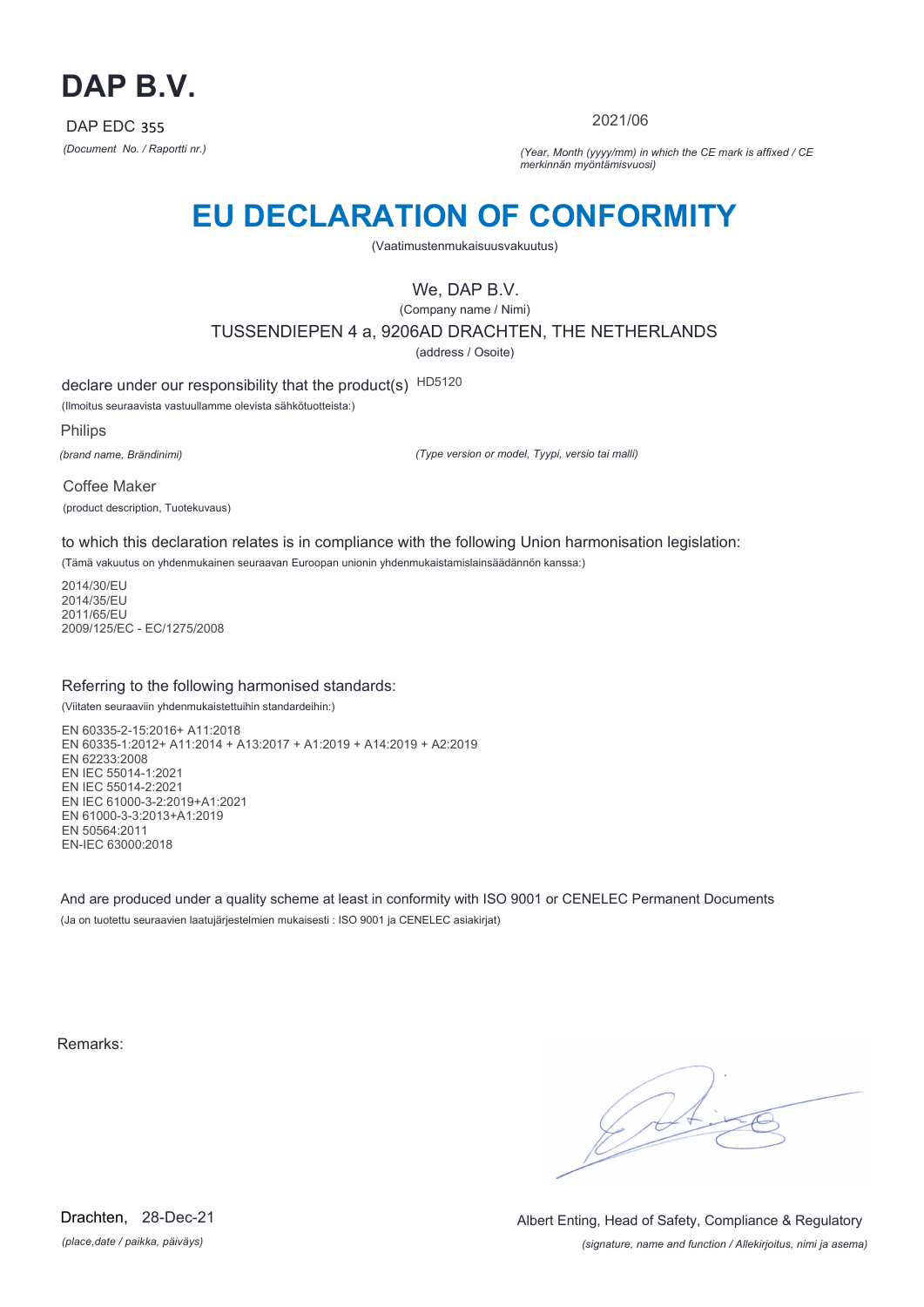

2021/06

*(Document No. / Jelentés száma) (Year, Month (yyyy/mm) in which the CE mark is affixed / A CE jelzés feltüntetésének éve)*

# **EU DECLARATION OF CONFORMITY**

(EC MEGFELELŐSÉGI NYILATKOZAT)

We, DAP B.V.

(Company name / Név)

TUSSENDIEPEN 4 a, 9206AD DRACHTEN, THE NETHERLANDS

(address / cím)

declare under our responsibility that the product(s) HD5120

(Felelőssége tudatában nyilatkozik, hogy az alábbi elektronikai termék(ek))

Philips

*(brand name, márkanév)*

*(Type version or model, Típusváltozat vagy modell)*

Coffee Maker (product description, termék megnevezése)

to which this declaration relates is in compliance with the following Union harmonisation legislation:

(amelyre ez nyilatkozat vonatkozik, megfelel a következő uniós harmonizációs jogszabályoknak:)

2014/30/EU 2014/35/EU 2011/65/EU 2009/125/EC - EC/1275/2008

## Referring to the following harmonised standards:

(Hivatkozva a következő harmonizált szabványokra:)

EN 60335-2-15:2016+ A11:2018 EN 60335-1:2012+ A11:2014 + A13:2017 + A1:2019 + A14:2019 + A2:2019 EN 62233:2008 EN IEC 55014-1:2021 EN IEC 55014-2:2021 EN IEC 61000-3-2:2019+A1:2021 EN 61000-3-3:2013+A1:2019 EN 50564:2011 EN-IEC 63000:2018

And are produced under a quality scheme at least in conformity with ISO 9001 or CENELEC Permanent Documents (legalább az ISO 9001-nek megfelelően vagy)

Remarks:

 $\sqrt{11}$ 

*(place,date / hely, dátum)* Drachten, 28-Dec-21

*(signature, name and function / aláírás, név és beosztás)* Albert Enting, Head of Safety, Compliance & Regulatory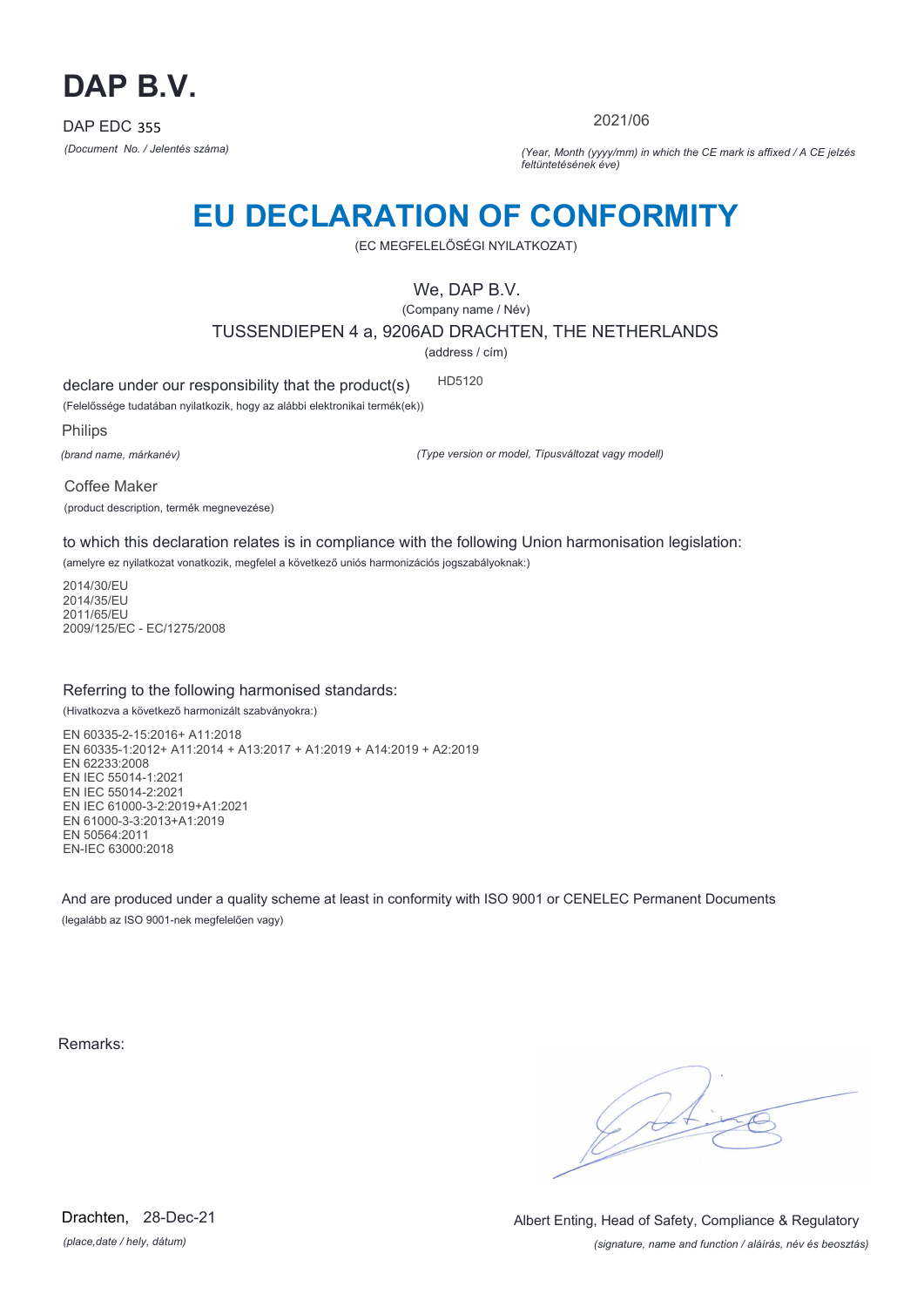

2021/06

*(Document No. / Report Numero ) (Year, Month (yyyy/mm) in which the CE mark is affixed / Anno di apposizione della marcatura CE)*

## **EU DECLARATION OF CONFORMITY**

(DICHIARAZIONE DI CONFORMITA' CE )

We, DAP B.V.

(Company name / denominazione sociale)

TUSSENDIEPEN 4 a, 9206AD DRACHTEN, THE NETHERLANDS

(address / sede)

declare under our responsibility that the product(s) HD5120

(dichiara sotto la propria responsabilità che il /i Prodotto /i elettrico/i)

Philips

*(brand name, marchio)*

*(Type version or model, modello o versione )*

Coffee Maker

(product description, descrizione del prodotto)

to which this declaration relates is in compliance with the following Union harmonisation legislation:

(al quale la presente dichiarazione si riferisce è conforme alla seguente normativa di armonizzazione dell'Unione:

2014/30/EU 2014/35/EU 2011/65/EU 2009/125/EC - EC/1275/2008

## Referring to the following harmonised standards:

(In riferimento alle seguenti norme tecniche armonizzate:)

EN 60335-2-15:2016+ A11:2018 EN 60335-1:2012+ A11:2014 + A13:2017 + A1:2019 + A14:2019 + A2:2019 EN 62233:2008 EN IEC 55014-1:2021 EN IEC 55014-2:2021 EN IEC 61000-3-2:2019+A1:2021 EN 61000-3-3:2013+A1:2019 EN 50564:2011 EN-IEC 63000:2018

And are produced under a quality scheme at least in conformity with ISO 9001 or CENELEC Permanent Documents (e i processi produttivi seguono un sistema qualità conforme almeno alla norma ISO 9001 o ai documenti permanenti CENELEC)

Remarks:

 $\sqrt{11}$ 

*(place,date / luogo e data)* Drachten, 28-Dec-21

*(signature, name and function / firma , nome e funzione)* Albert Enting, Head of Safety, Compliance & Regulatory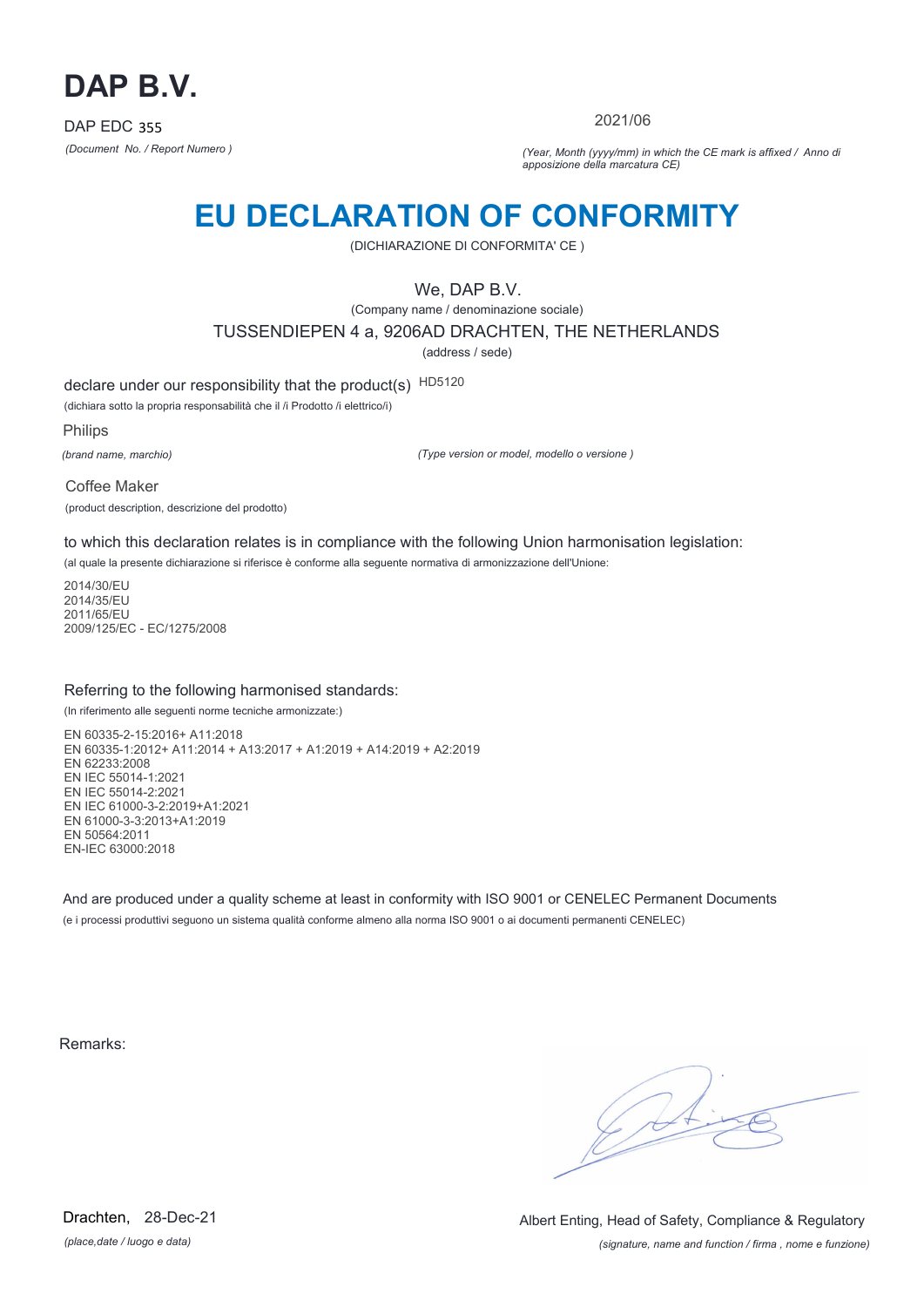

2021/06

*(Document No. / Pranešimo Nr.) (Year, Month (yyyy/mm) in which the CE mark is affixed / Metai, kada CE patvirtino)*

## **EU DECLARATION OF CONFORMITY**

(EC ATITIKTIES DEKLARACIJA)

We, DAP B.V.

(Company name / Pavadinimas) TUSSENDIEPEN 4 a, 9206AD DRACHTEN, THE NETHERLANDS

(address / adresas)

declare under our responsibility that the product(s) HD5120

(Deklaruojame, kad elektronikos gaminys (-iai):)

Philips

*(brand name, firmos ženklo pavadinimas )*

*(Type version or model, Tipas arba modelis)*

Coffee Maker (product description, gaminio aprašymas)

to which this declaration relates is in compliance with the following Union harmonisation legislation:

(šiai deklaracijai, sutinkamai su toliau nurodytais jungtiniais harmonizacijos reglamentais:)

2014/30/EU 2014/35/EU 2011/65/EU 2009/125/EC - EC/1275/2008

## Referring to the following harmonised standards:

(Sutinkamai su šiais harmonizuotais standartais:)

EN 60335-2-15:2016+ A11:2018 EN 60335-1:2012+ A11:2014 + A13:2017 + A1:2019 + A14:2019 + A2:2019 EN 62233:2008 EN IEC 55014-1:2021 EN IEC 55014-2:2021 EN IEC 61000-3-2:2019+A1:2021 EN 61000-3-3:2013+A1:2019 EN 50564:2011 EN-IEC 63000:2018

And are produced under a quality scheme at least in conformity with ISO 9001 or CENELEC Permanent Documents (Pagaminta atitinkant visus kokybės reikalavimus pagal ISO 9001 ar CENELEC nuolatinius dokumentus)

Remarks:

 $\sqrt{14}$ 

*(place,date / vieta, data)* Drachten, 28-Dec-21

*(signature, name and function / parašas, vardas, pavardė ir pareigos)* Albert Enting, Head of Safety, Compliance & Regulatory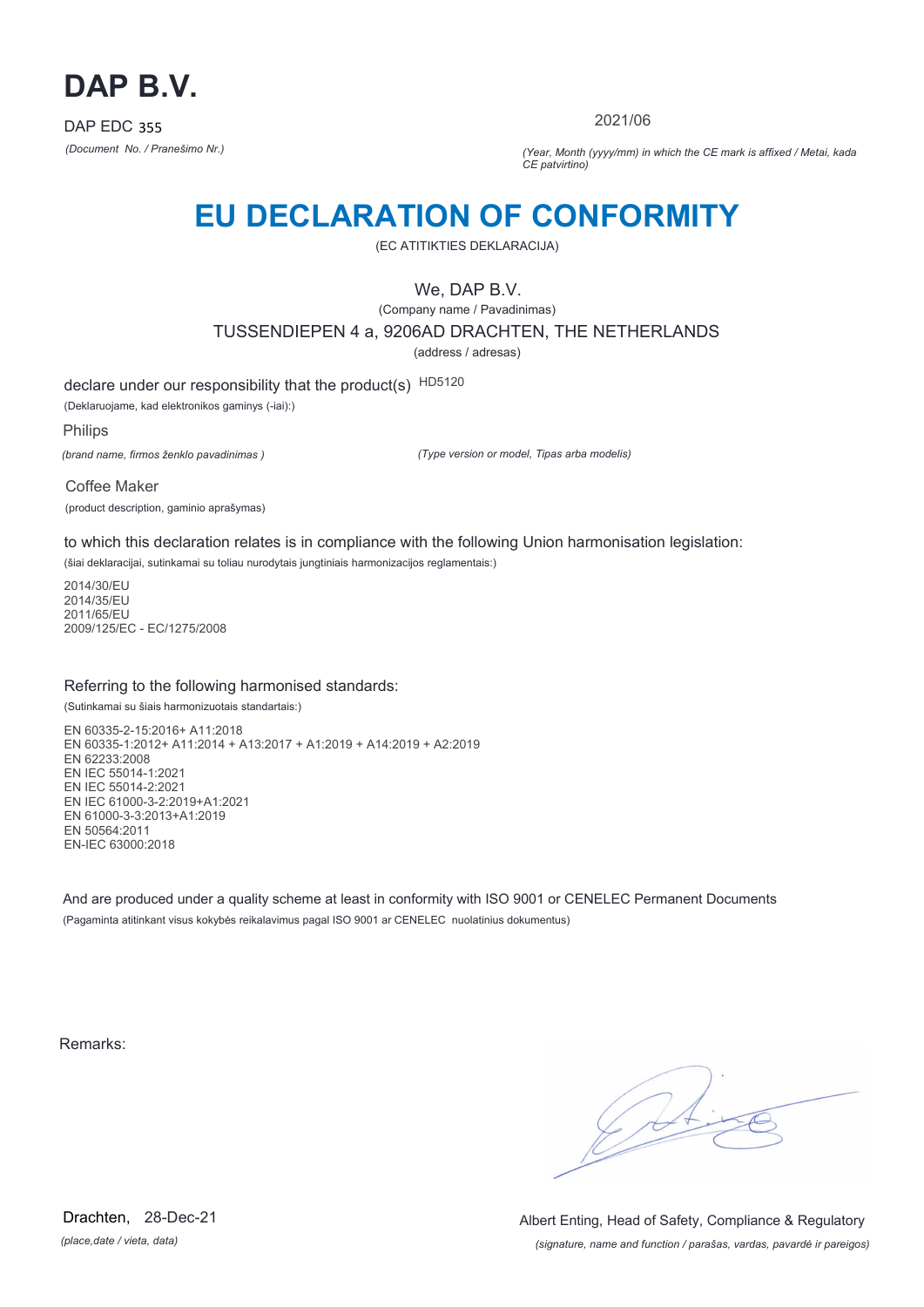

2021/06

*(Document No. / Ziņojums Nr) (Year, Month (yyyy/mm) in which the CE mark is affixed / Gads kurā CE zīme ieviesta)*

# **EU DECLARATION OF CONFORMITY**

(EC deklarācija atbilstība)

We, DAP B.V.

(Company name / vārds) TUSSENDIEPEN 4 a, 9206AD DRACHTEN, THE NETHERLANDS

(address / adrese)

declare under our responsibility that the product(s) HD5120

(deklarēt zem vai atbildība ka, elektronisks produkts)

Philips

*(brand name, fabrikas marka vārds)*

*(Type version or model, Tips, versija vai modelis)*

Coffee Maker (product description, produkta apraksts)

to which this declaration relates is in compliance with the following Union harmonisation legislation:

(uz ko attiecas šī deklarācija, atbilst tālāk minētajiem Eiropas Savienības saskaņošanas tiesību aktiem:)

2014/30/EU 2014/35/EU 2011/65/EU 2009/125/EC - EC/1275/2008

## Referring to the following harmonised standards:

(Atsaucas uz tālāk minētajiem saskaņotajiem standartiem:)

EN 60335-2-15:2016+ A11:2018 EN 60335-1:2012+ A11:2014 + A13:2017 + A1:2019 + A14:2019 + A2:2019 EN 62233:2008 EN IEC 55014-1:2021 EN IEC 55014-2:2021 EN IEC 61000-3-2:2019+A1:2021 EN 61000-3-3:2013+A1:2019 EN 50564:2011 EN-IEC 63000:2018

And are produced under a quality scheme at least in conformity with ISO 9001 or CENELEC Permanent Documents (Tiek ražots zem kvalitātes sistēma kas ir apstiprināta ar ISO 9001 vai CENELEC pastāvošiem dokumentiem )

Remarks:

 $\sqrt{11}$ 

*(place,date / vieta, datums)* Drachten, 28-Dec-21

*(signature, name and function / parskts, vārds un amatpienākums)* Albert Enting, Head of Safety, Compliance & Regulatory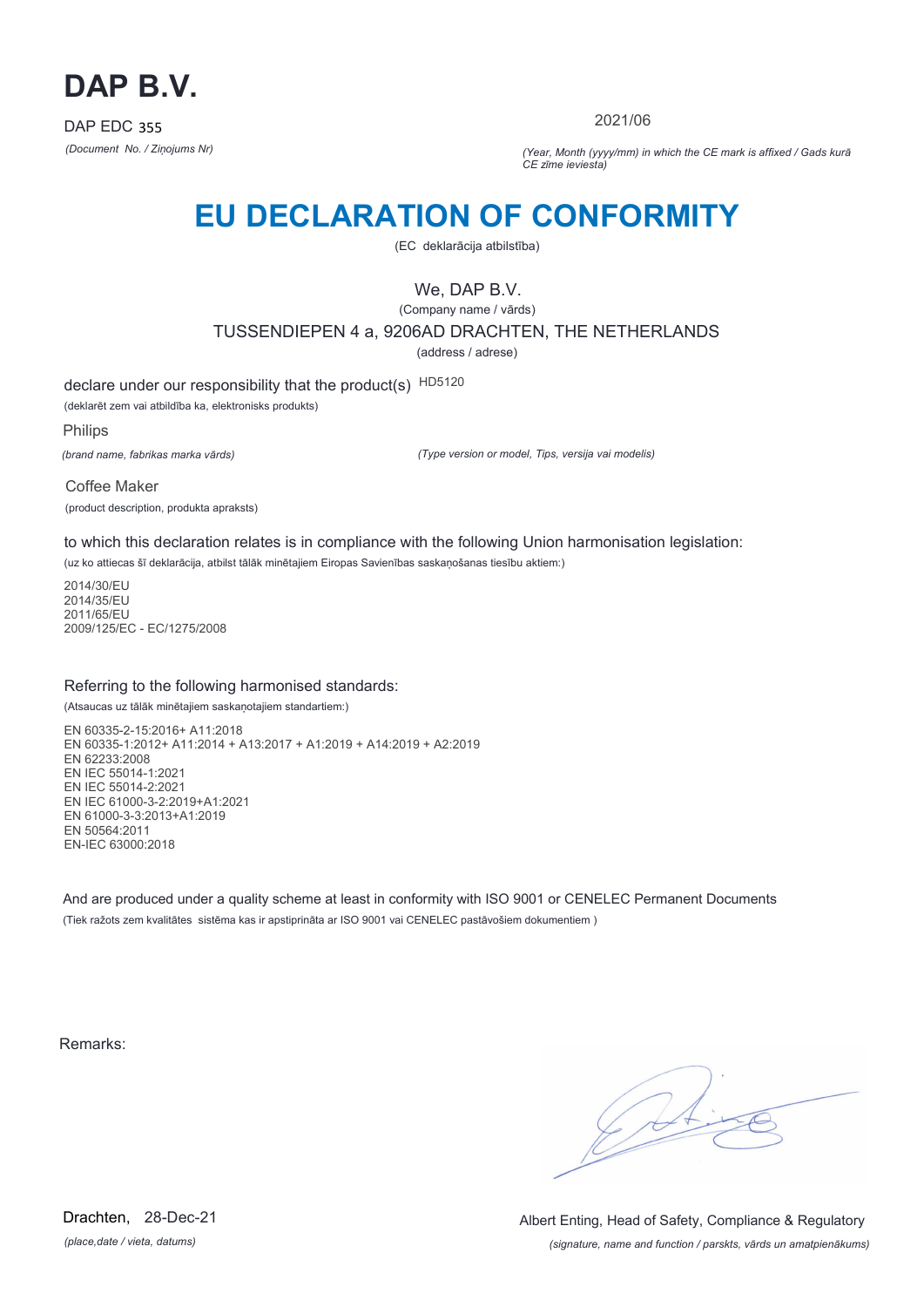

2021/06

*(Document No. / Numer raportu) (Year, Month (yyyy/mm) in which the CE mark is affixed / Rok, w którym oznakowanie CE zostało umieszczone na wyrobie)*

# **EU DECLARATION OF CONFORMITY**

(DEKLARACJA ZGODNOŚCI UE)

We, DAP B.V.

(Company name / Nazwa) TUSSENDIEPEN 4 a, 9206AD DRACHTEN, THE NETHERLANDS

(address / adres)

declare under our responsibility that the product(s) HD5120

(Deklarujemy na naszą odpowiedzialność, że urządzeni(e/a) elektryczne)

Philips

*(brand name, marka)*

*(Type version or model, Typ lub model)*

Coffee Maker

(product description, nazwa /opis produktu)

to which this declaration relates is in compliance with the following Union harmonisation legislation:

(do którego odnosi się niniejsza deklaracja jest zgodne z następującymi normami zharmonizowanymi:)

2014/30/EU 2014/35/EU 2011/65/EU 2009/125/EC - EC/1275/2008

## Referring to the following harmonised standards:

(Odwołującymi się do następujących norm zharmonizowanych:

EN 60335-2-15:2016+ A11:2018 EN 60335-1:2012+ A11:2014 + A13:2017 + A1:2019 + A14:2019 + A2:2019 EN 62233:2008 EN IEC 55014-1:2021 EN IEC 55014-2:2021 EN IEC 61000-3-2:2019+A1:2021 EN 61000-3-3:2013+A1:2019 EN 50564:2011 EN-IEC 63000:2018

And are produced under a quality scheme at least in conformity with ISO 9001 or CENELEC Permanent Documents (oraz został wyprodukowany zgodnie ze standardami jakościowymi takimi jak ISO9001 lub CENELEC Permanent Documents)

Remarks:

*(place,date / miasto, data)* Drachten, 28-Dec-21

*(signature, name and function / podpis, imię i nazwisko oraz funkcja)* Albert Enting, Head of Safety, Compliance & Regulatory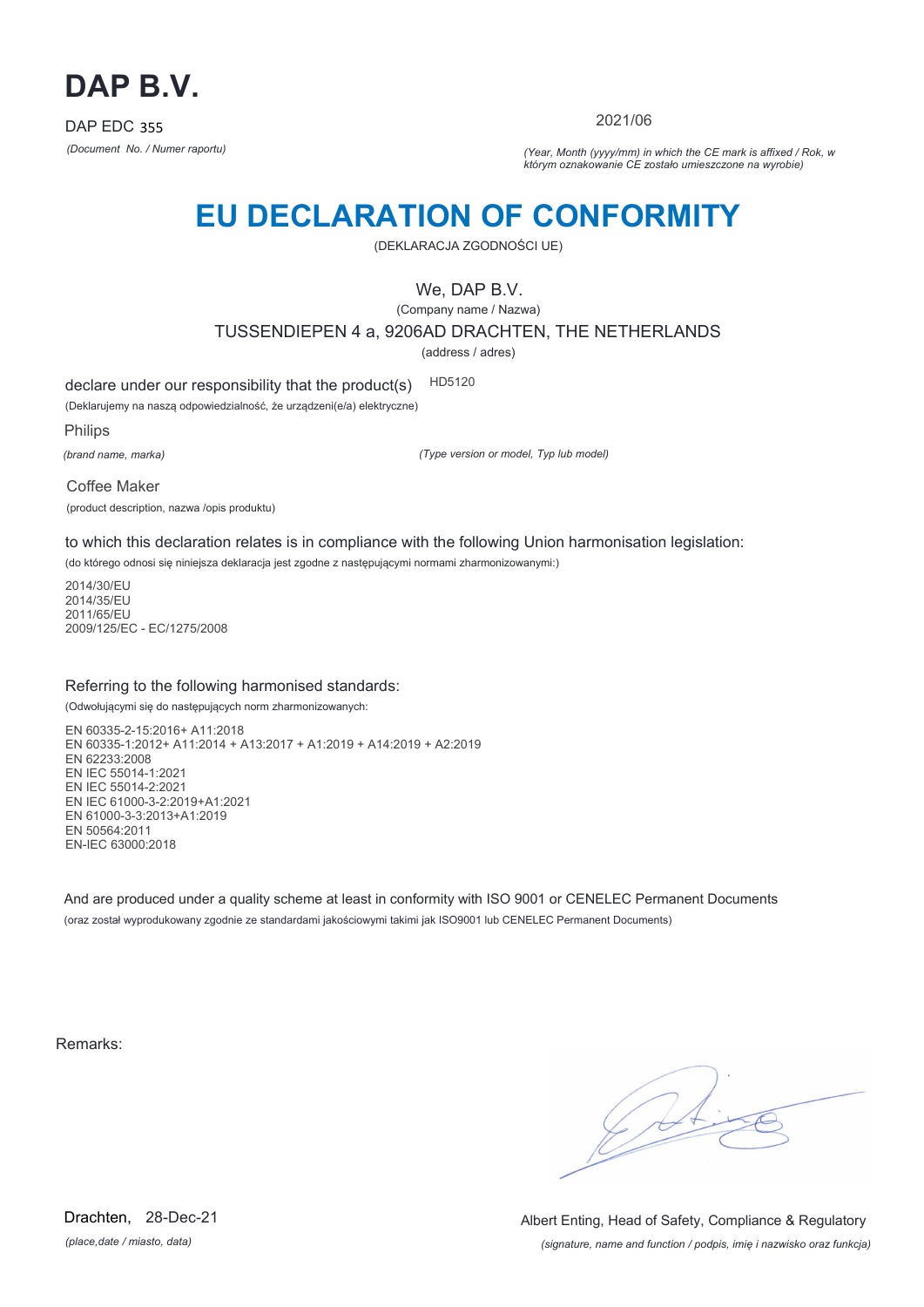

2021/06

*(Document No. / Relatório No.) (Year, Month (yyyy/mm) in which the CE mark is affixed / Ano em que a marca CE é afixada)*

## **EU DECLARATION OF CONFORMITY**

(DECLARAÇÃODE CONFORMIDADE CE)

We, DAP B.V.

(Company name / Nome) TUSSENDIEPEN 4 a, 9206AD DRACHTEN, THE NETHERLANDS (address)

declare under our responsibility that the product(s) HD5120

(Declara sob a sua responsabilidade que o(s) producto(s) eléctricos )

Philips

*(brand name, nome da marca)*

*(Type version or model, Indicar versão ou modelo)*

Coffee Maker (product description, Descrição do produto)

to which this declaration relates is in compliance with the following Union harmonisation legislation: (a que esta declaração se refere está em conformidade com a seguinte legislação de harmonização da União:)

2014/30/EU 2014/35/EU 2011/65/EU 2009/125/EC - EC/1275/2008

## Referring to the following harmonised standards:

(Com referência aos seguintes padrões de harmonização:)

EN 60335-2-15:2016+ A11:2018 EN 60335-1:2012+ A11:2014 + A13:2017 + A1:2019 + A14:2019 + A2:2019 EN 62233:2008 EN IEC 55014-1:2021 EN IEC 55014-2:2021 EN IEC 61000-3-2:2019+A1:2021 EN 61000-3-3:2013+A1:2019 EN 50564:2011 EN-IEC 63000:2018

And are produced under a quality scheme at least in conformity with ISO 9001 or CENELEC Permanent Documents (E são produzidos sob um regime de qualidade, pelo menos, em conformidade com a norma ISO 9001 ou Documentos Permanentes CENELEC)

Remarks:

 $\sqrt{14}$ 

*(place,date / local, data)* Drachten, 28-Dec-21

*(signature, name and function / assinatura, nome e função)* Albert Enting, Head of Safety, Compliance & Regulatory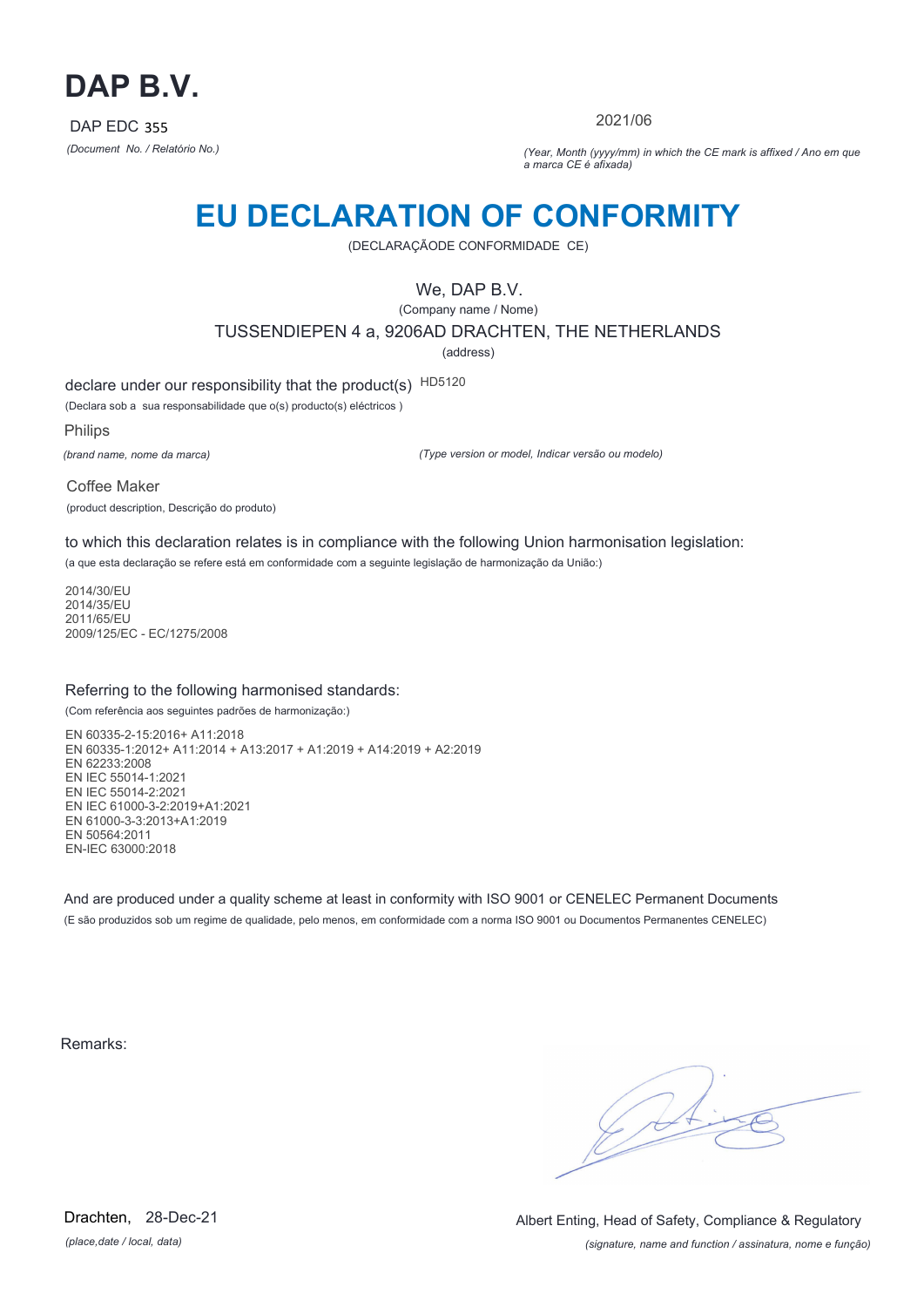

2021/06

*(Document No. / Nr. raport) (Year, Month (yyyy/mm) in which the CE mark is affixed / Anul în care este aplicat marcajul CE)*

## **EU DECLARATION OF CONFORMITY**

(DECLARAŢIE DE CONFORMITATE CE)

We, DAP B.V.

(Company name / Nume)

TUSSENDIEPEN 4 a, 9206AD DRACHTEN, THE NETHERLANDS

(address / adresă)

declare under our responsibility that the product(s) HD5120

(Declarăm pe proprie răspundere că produsul (produsele) electric(e))

Philips

*(brand name, marca)*

*(Type version or model, Tip sau model)*

Coffee Maker

(product description, descriere produs)

to which this declaration relates is in compliance with the following Union harmonisation legislation:

(la care se referă prezenta declarație este în conformitate cu următoarea legislație de armonizare a Uniunii:)

2014/30/EU 2014/35/EU 2011/65/EU 2009/125/EC - EC/1275/2008

## Referring to the following harmonised standards:

(Se referă la următoarele standarde armonizate:)

EN 60335-2-15:2016+ A11:2018 EN 60335-1:2012+ A11:2014 + A13:2017 + A1:2019 + A14:2019 + A2:2019 EN 62233:2008 EN IEC 55014-1:2021 EN IEC 55014-2:2021 EN IEC 61000-3-2:2019+A1:2021 EN 61000-3-3:2013+A1:2019 EN 50564:2011 EN-IEC 63000:2018

And are produced under a quality scheme at least in conformity with ISO 9001 or CENELEC Permanent Documents (Şi sunt fabricate după o schemă de calitate conformă cel puţin cu standardul ISO 9001 sau Documentele Permanente CENELEC)

Remarks:

*(place,date / locul, data)* Drachten, 28-Dec-21

*(signature, name and function / semnătura, nume şi funcţie)* Albert Enting, Head of Safety, Compliance & Regulatory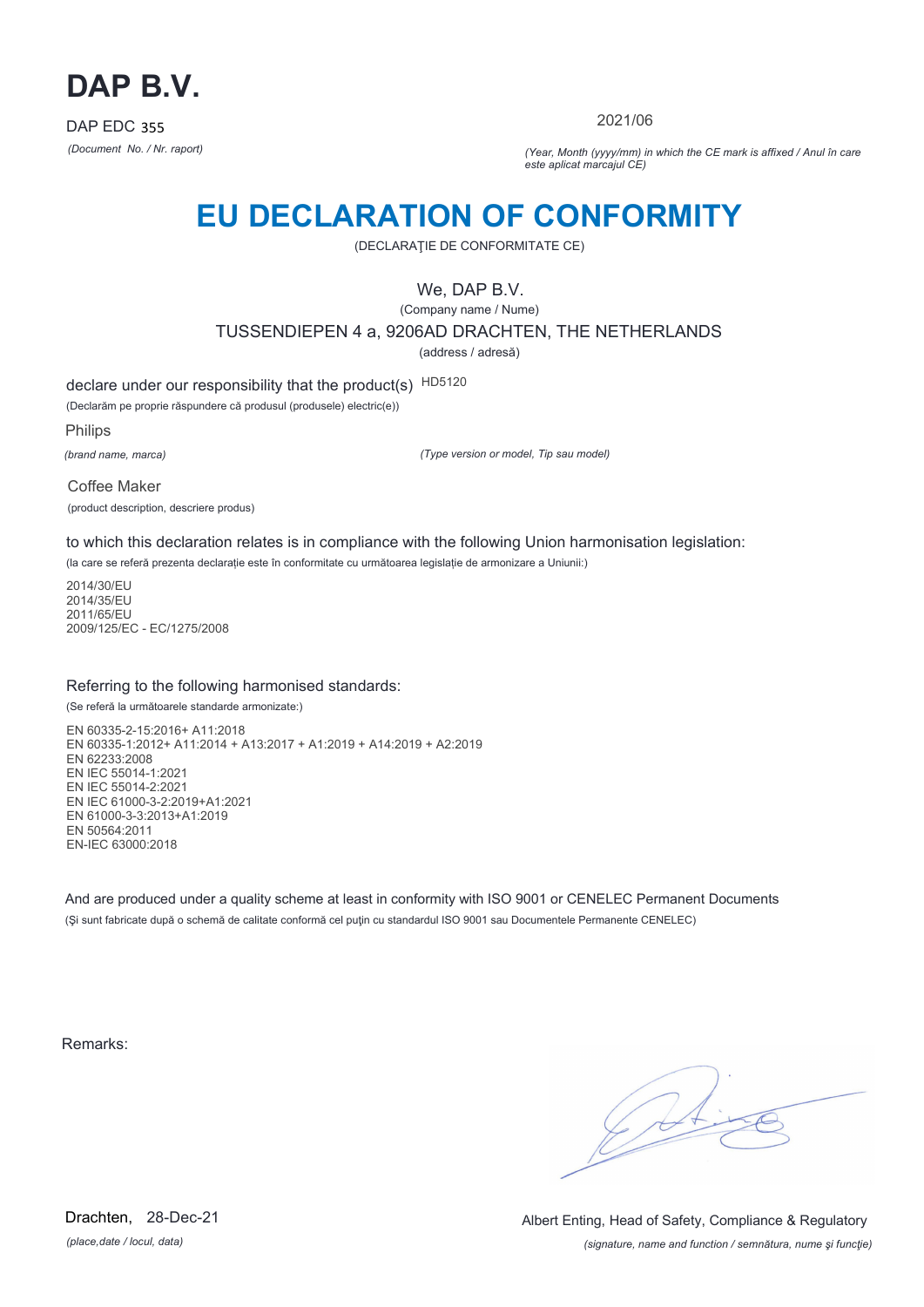

2021/06

*(Document No. / Номер протокола) (Year, Month (yyyy/mm) in which the CE mark is affixed / Год начала маркировки знаком CE)*

# **EU DECLARATION OF CONFORMITY**

(CE Декларация о соответствии)

We, DAP B.V.

(Company name / Юридическое имя)

TUSSENDIEPEN 4 a, 9206AD DRACHTEN, THE NETHERLANDS

(address / адрес)

declare under our responsibility that the product(s): HD5120

(Декларируем под нашу ответственность, что электрическая продукция

Philips

*(brand name, торговая марка)*

*(Type version or model, тип, модель)*

Coffee Maker (product description, описание продукции)

to which this declaration relates is in compliance with the following Union harmonisation legislation:

(к которому относится данное заявление, соответствует следующим законодательным актам Европейского Союза о гармонизации технических нормативов:)

2014/30/EU 2014/35/EU 2011/65/EU 2009/125/EC - EC/1275/2008

## Referring to the following harmonised standards:

(Эти нормативы касаются следующих гармонизированных стандартов:)

EN 60335-2-15:2016+ A11:2018 EN 60335-1:2012+ A11:2014 + A13:2017 + A1:2019 + A14:2019 + A2:2019 EN 62233:2008 EN IEC 55014-1:2021 EN IEC 55014-2:2021 EN IEC 61000-3-2:2019+A1:2021 EN 61000-3-3:2013+A1:2019 EN 50564:2011 EN-IEC 63000:2018

And are produced under a quality scheme at least in conformity with ISO 9001 or CENELEC Permanent Documents (по крайней мере, в соответствии с ISO 9001 или)

Remarks:

 $\sqrt{11}$ 

*(place,date / место, дата)* Drachten, 28-Dec-21

*(signature, name and function / подпись, имя и должность)* Albert Enting, Head of Safety, Compliance & Regulatory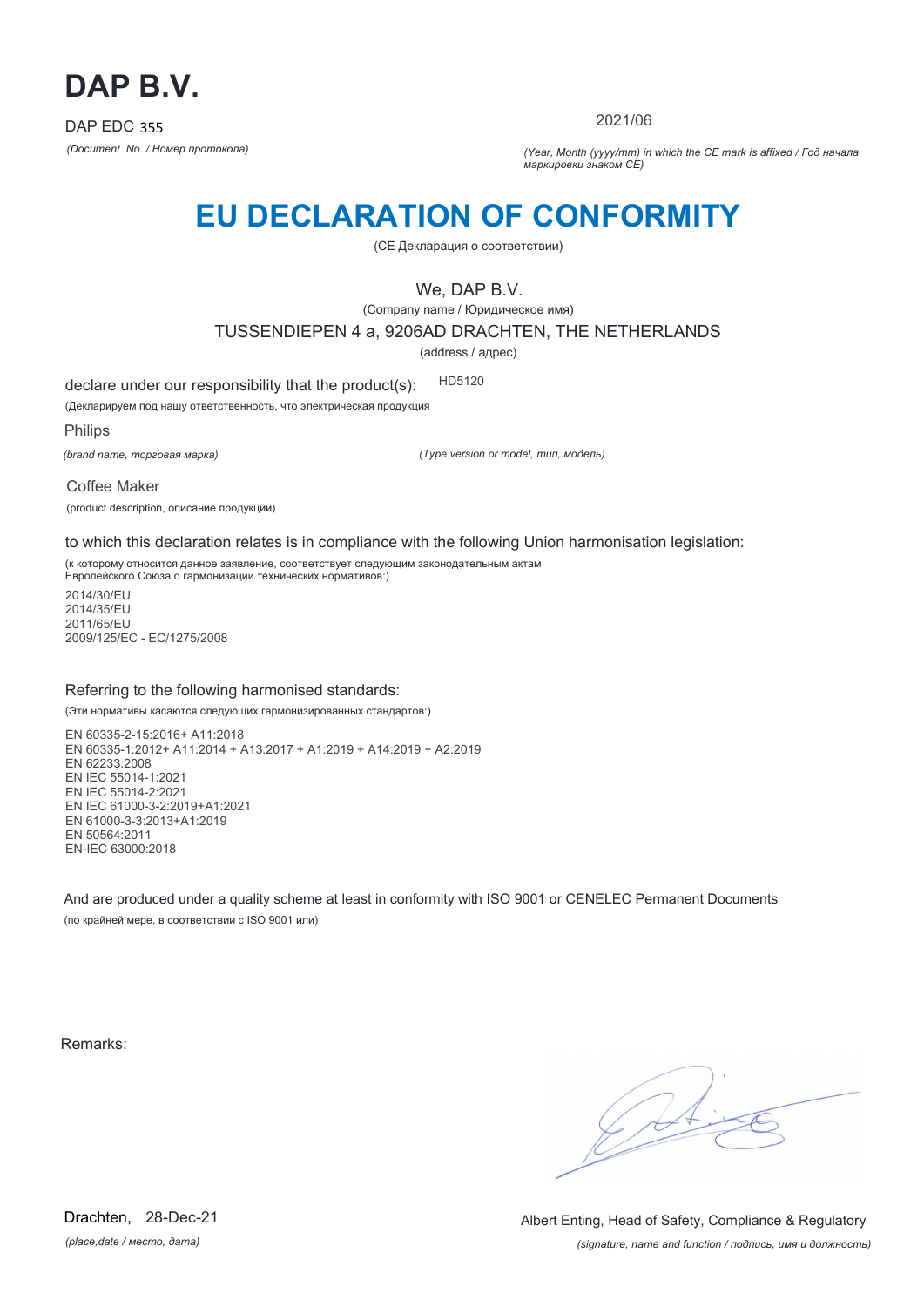

2021/06

*(Document No. / Správa č.) (Year, Month (yyyy/mm) in which the CE mark is affixed / Rok v ktorom je opatrený znakom CE)*

## **EU DECLARATION OF CONFORMITY**

(Rok v ktorom je opatrený znakom CE)

We, DAP B.V.

(Company name / Meno ) TUSSENDIEPEN 4 a, 9206AD DRACHTEN, THE NETHERLANDS

(address / adresa)

declare under our responsibility that the product(s) HD5120

(Prehlasujeme na svoju zodpovednosť, že elektrický výrobok(y))

Philips

*(brand name, názov značky)*

*(Type version or model, Typové označenie alebo model)*

Coffee Maker (product description, opis prístroja)

to which this declaration relates is in compliance with the following Union harmonisation legislation:

(na ktorý sa toto vyhlásenie vzťahuje, je v súlade s nasledujúcimi harmonizovanými právnymi predpismi Európskej únie:)

2014/30/EU 2014/35/EU 2011/65/EU 2009/125/EC - EC/1275/2008

## Referring to the following harmonised standards:

(S odvolaním sa na nasledujúce harmonizované normy:)

EN 60335-2-15:2016+ A11:2018 EN 60335-1:2012+ A11:2014 + A13:2017 + A1:2019 + A14:2019 + A2:2019 EN 62233:2008 EN IEC 55014-1:2021 EN IEC 55014-2:2021 EN IEC 61000-3-2:2019+A1:2021 EN 61000-3-3:2013+A1:2019 EN 50564:2011 EN-IEC 63000:2018

And are produced under a quality scheme at least in conformity with ISO 9001 or CENELEC Permanent Documents (A sú vyrobené systémom kvality minimálne v súlade s normou ISO 9001 alebo CENELEC dokumentmi)

Remarks:

 $\sqrt{11}$ 

*(place,date / miesto, dátum)* Drachten, 28-Dec-21

*(signature, name and function / podpis, meno a funkcia)* Albert Enting, Head of Safety, Compliance & Regulatory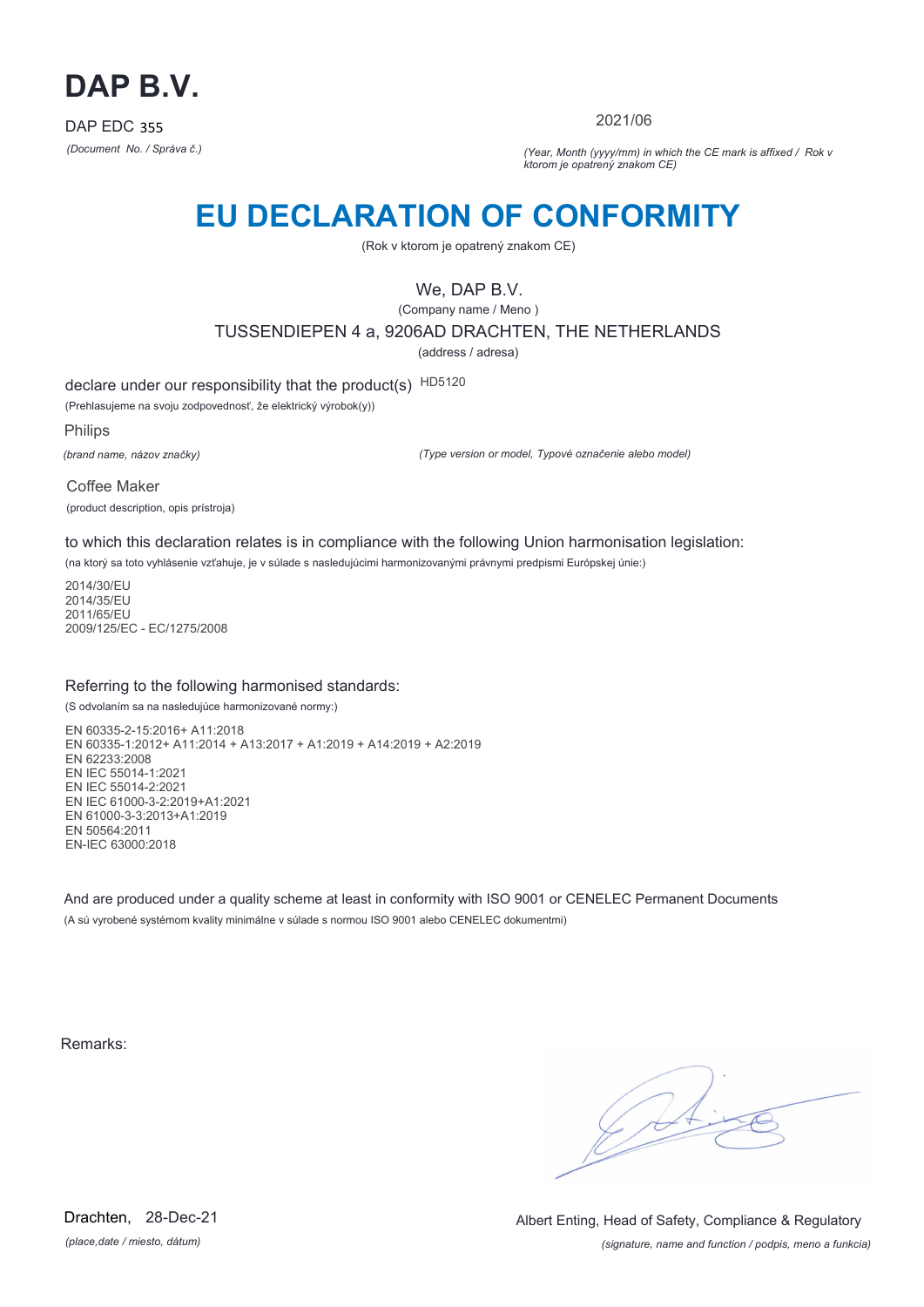

2021/06

*(Document No. / Številka poročila) (Year, Month (yyyy/mm) in which the CE mark is affixed / Leto namstitve CE znaka)*

# **EU DECLARATION OF CONFORMITY**

(Izjava o skladnosti)

## We, DAP B.V.

(Company name / Ime)

TUSSENDIEPEN 4 a, 9206AD DRACHTEN, THE NETHERLANDS

(address / Naslov)

declare under our responsibility that the product(s) HD5120 (S polno odgovornostjo izjavljamo)

Philips

*(brand name, Ime znamke)*

*(Type version or model, Tip, verzija ali model)*

Coffee Maker (product description, Opis proizvoda)

to which this declaration relates is in compliance with the following Union harmonisation legislation:

(na katerega se nanaša ta izjava, je skladen z naslednjo usklajevalno zakonodajo Unije:)

2014/30/EU 2014/35/EU 2011/65/EU 2009/125/EC - EC/1275/2008

## Referring to the following harmonised standards:

(S sklicevanjem na naslednje usklajene standarde:)

EN 60335-2-15:2016+ A11:2018 EN 60335-1:2012+ A11:2014 + A13:2017 + A1:2019 + A14:2019 + A2:2019 EN 62233:2008 EN IEC 55014-1:2021 EN IEC 55014-2:2021 EN IEC 61000-3-2:2019+A1:2021 EN 61000-3-3:2013+A1:2019 EN 50564:2011 EN-IEC 63000:2018

And are produced under a quality scheme at least in conformity with ISO 9001 or CENELEC Permanent Documents (In so proizvedeni v skladu s shemo kakovosti najmanj v skladu z ISO 9001 ali CENELEC stalnimi dokumenti)

Remarks:

 $\sqrt{14}$ 

*(place,date / Kraj, datum)* Drachten, 28-Dec-21

*(signature, name and function / Podpis, Ime in funkcija)* Albert Enting, Head of Safety, Compliance & Regulatory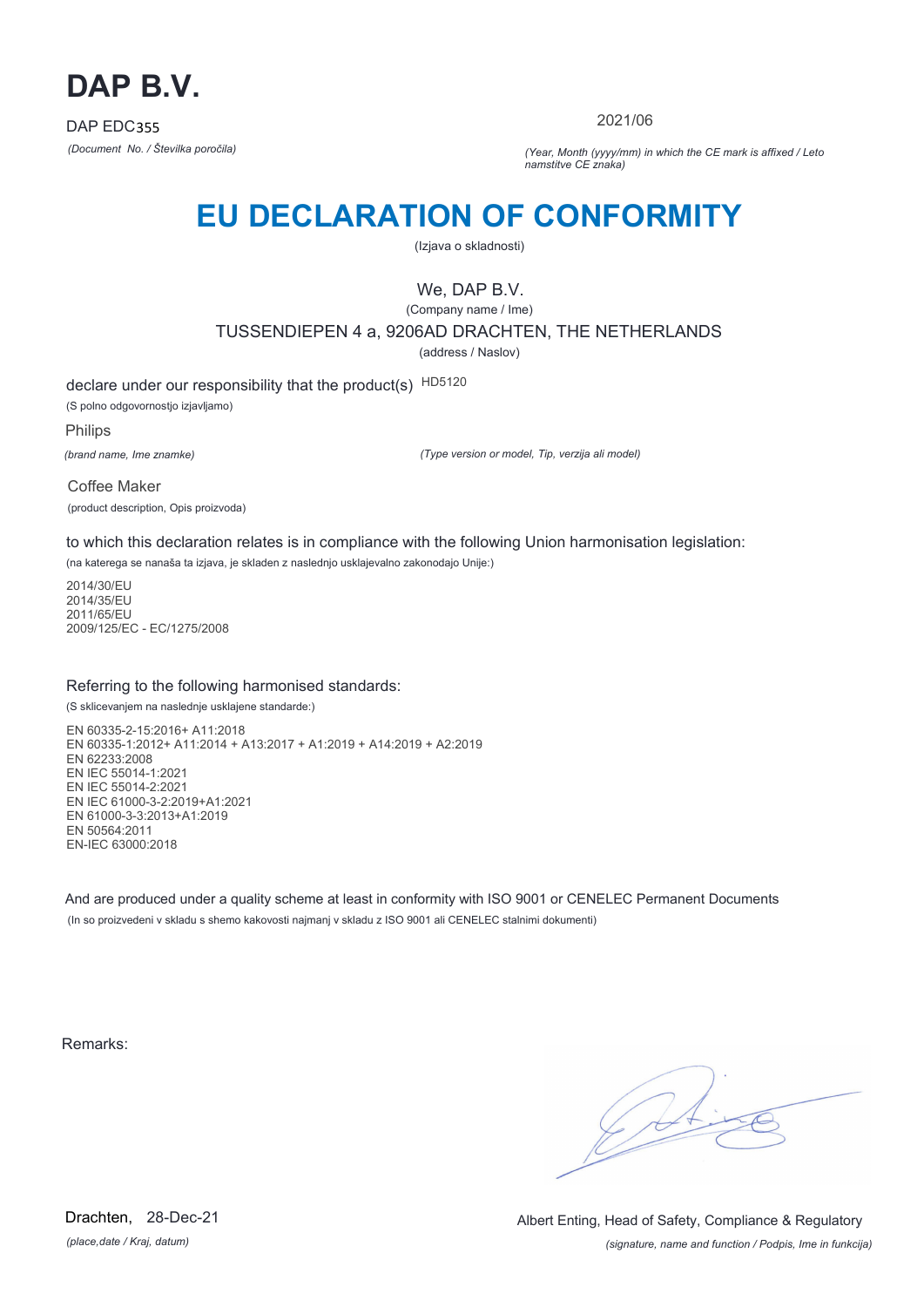

2021/06

*(Document No. / Döküman Numarası) (Year, Month (yyyy/mm) in which the CE mark is affixed / CE İbaresinin eklendiği yıl (yyyy/aa))*

## **EU DECLARATION OF CONFORMITY**

(EU UYGUNLUK BEYANI)

DAP B.V.

(Company name / İmalatçının ismi)

TUSSENDIEPEN 4 a, 9206AD DRACHTEN, THE NETHERLANDS

(address / İmalatçının adresi )

This declaration of conformity is issued under the sole responsibility of the manufacturer HD5120

(Bu uygunluk beyanı yalnızca imalatçının kendi sorumluluğu altında düzenlenir)

Philips

*(brand name, İsim )*

*(Type version or model, Tip veya model)*

Coffee Maker

(product description, Ürün Açıklamas )

to which this declaration relates is in compliance with the following Union harmonisation legislation:

((bu beyanın ilgili olduğu) aşağıdaki Union uyumlaştırma mevzuatına uygundur:)

2014/30/EU 2014/35/EU 2011/65/EU 2009/125/EC - EC/1275/2008

## Referring to the following harmonised standards:

(Aşağıdaki uyumlaştırılmış standartlara atıfta bulunmaktadır:)

EN 60335-2-15:2016+ A11:2018 EN 60335-1:2012+ A11:2014 + A13:2017 + A1:2019 + A14:2019 + A2:2019 EN 62233:2008 EN IEC 55014-1:2021 EN IEC 55014-2:2021 EN IEC 61000-3-2:2019+A1:2021 EN 61000-3-3:2013+A1:2019 EN 50564:2011 EN-IEC 63000:2018

And are produced under a quality scheme at least in conformity with ISO 9001 or CENELEC Permanent Documents (En az ISO 9001 veya CENELEC Daimi Belgelerine uygun kalite şemasına binaen mevcut ürünlerdir)

Remarks:

 $\sqrt{14}$ 

*(place,date / Yer ve tarih )* Drachten, 28-Dec-21

*(signature, name and function / İmza, isim ve görevi)* Albert Enting, Head of Safety, Compliance & Regulatory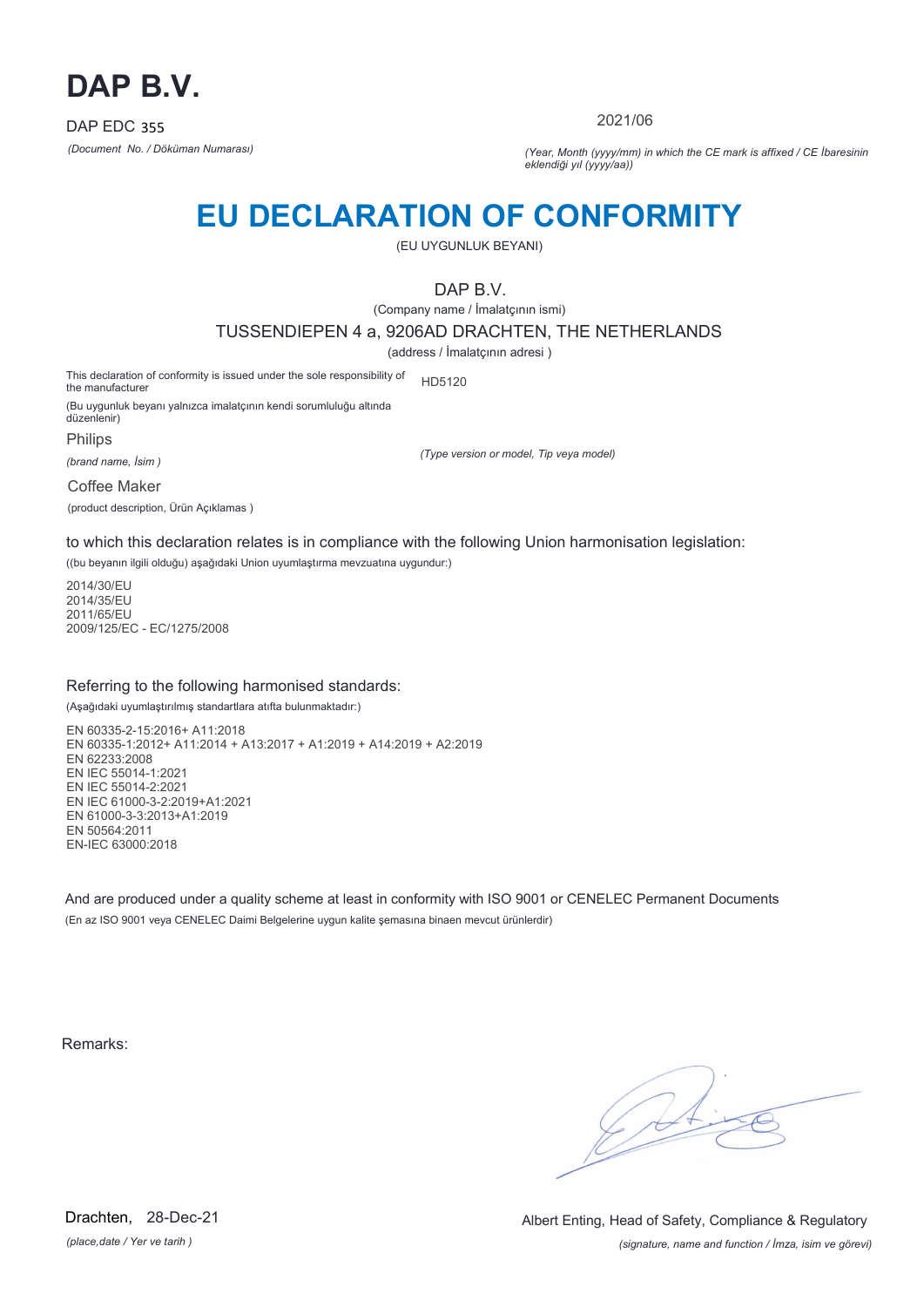

2021/06

*(Document No. / Broj izvještaja) (Year, Month (yyyy/mm) in which the CE mark is affixed / Godina ishođenja CE oznake)*

# **EU DECLARATION OF CONFORMITY**

(Izjava o sukladnosti)

We, DAP B.V.

(Company name / Ime) TUSSENDIEPEN 4 a, 9206AD DRACHTEN, THE NETHERLANDS (address / Adresa)

declare under our responsibility that the product(s) HD5120

(Odgovorno izjavljujemo da je elektični uređaj(i))

Philips

*(brand name, Naziv robne marke)*

*(Type version or model, Tipska oznaka ili model)*

Coffee Maker (product description, opis proizvoda)

to which this declaration relates is in compliance with the following Union harmonisation legislation:

(na koji se odnosi ova deklaracija u skladu je sa sljedećim zakonima o harmonizaciji Unije:)

2014/30/EU 2014/35/EU 2011/65/EU 2009/125/EC - EC/1275/2008

## Referring to the following harmonised standards:

(Odnosi se na sljedeće norme za harmonizaciju:)

EN 60335-2-15:2016+ A11:2018 EN 60335-1:2012+ A11:2014 + A13:2017 + A1:2019 + A14:2019 + A2:2019 EN 62233:2008 EN IEC 55014-1:2021 EN IEC 55014-2:2021 EN IEC 61000-3-2:2019+A1:2021 EN 61000-3-3:2013+A1:2019 EN 50564:2011 EN-IEC 63000:2018

And are produced under a quality scheme at least in conformity with ISO 9001 or CENELEC Permanent Documents (najmanje u skladu sa normom ISO 9001 ili)

Remarks:

 $\sqrt{4}$ 

*(place,date / Mjesto ,datum)* Drachten, 28-Dec-21

*(signature, name and function / Potpis,ime i radno mjesto)* Albert Enting, Head of Safety, Compliance & Regulatory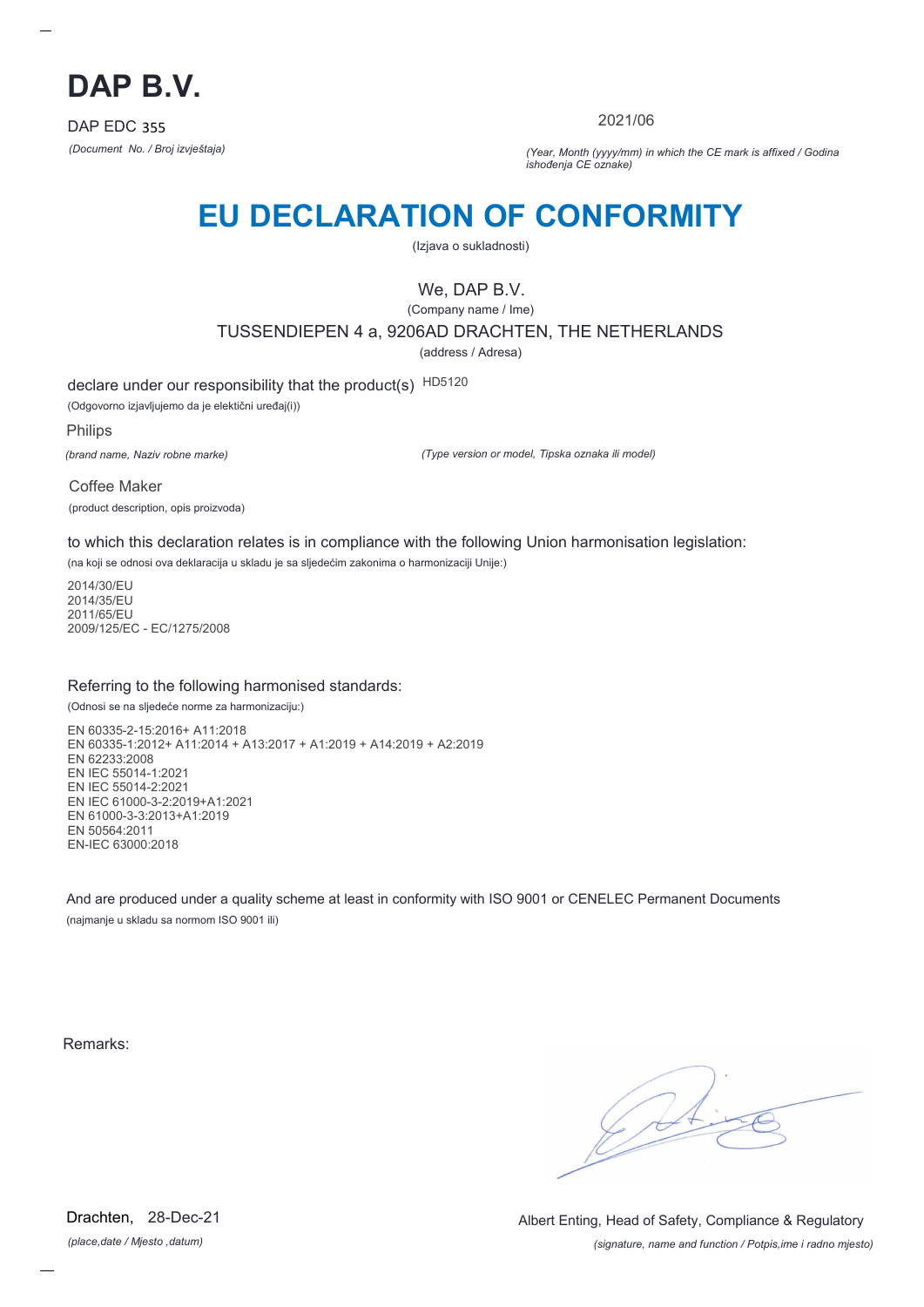

2021/06

*(Document No. / Αρ. έκθεσης) (Year, Month (yyyy/mm) in which the CE mark is affixed / Έτος επικόλλησης του σήματος συμμόρφωσης CE)*

# **EU DECLARATION OF CONFORMITY**

(ΔΗΛΩΣΗ ΣΥΜΜΟΡΦΩΣΗΣ CE)

We, DAP B.V.

(Company name / Επωνυμία) TUSSENDIEPEN 4 a, 9206AD DRACHTEN, THE NETHERLANDS (address / Διεύθυνση)

declare under our responsibility that the product(s) HD5120

(Δηλώνουμε υπεύθυνα ότι το ηλεκτρολογικό προϊόν/ προϊόντα)

Philips

*(brand name, ονομασία μάρκας)*

*(Type version or model, Τύπος έκδοσης ή μοντέλο)*

Coffee Maker (product description, περιγραφή προϊόντος)

to which this declaration relates is in compliance with the following Union harmonisation legislation:

(στο οποίο αναφέρεται αυτή η δήλωση συμμορφώνεται με την παρακάτω νομοθεσία εναρμόνισης της Ένωσης:)

2014/30/EU 2014/35/EU 2011/65/EU 2009/125/EC - EC/1275/2008

## Referring to the following harmonised standards:

(Αναφορικά με τα παρακάτω εναρμονισμένα πρότυπα:)

EN 60335-2-15:2016+ A11:2018 EN 60335-1:2012+ A11:2014 + A13:2017 + A1:2019 + A14:2019 + A2:2019 EN 62233:2008 EN IEC 55014-1:2021 EN IEC 55014-2:2021 EN IEC 61000-3-2:2019+A1:2021 EN 61000-3-3:2013+A1:2019 EN 50564:2011 EN-IEC 63000:2018

And are produced under a quality scheme at least in conformity with ISO 9001 or CENELEC Permanent Documents

(Και παράγεται/ παράγονται σύμφωνα με ένα ποιοτικό πρόγραμμα που συμμορφούται, κατ'ελάχιστον, με το πρότυπο ISO 9001 ή με τα Μόνιμα Έγγραφα Τεκμηρίωσης της CENELEC)

Remarks:

 $\sqrt{4}$ 

*(place,date / τόπος, ημερομηνία)* Drachten, 28-Dec-21

*(signature, name and function / υπογραφή, ονοματεπώνυμο και λειτουργία)* Albert Enting, Head of Safety, Compliance & Regulatory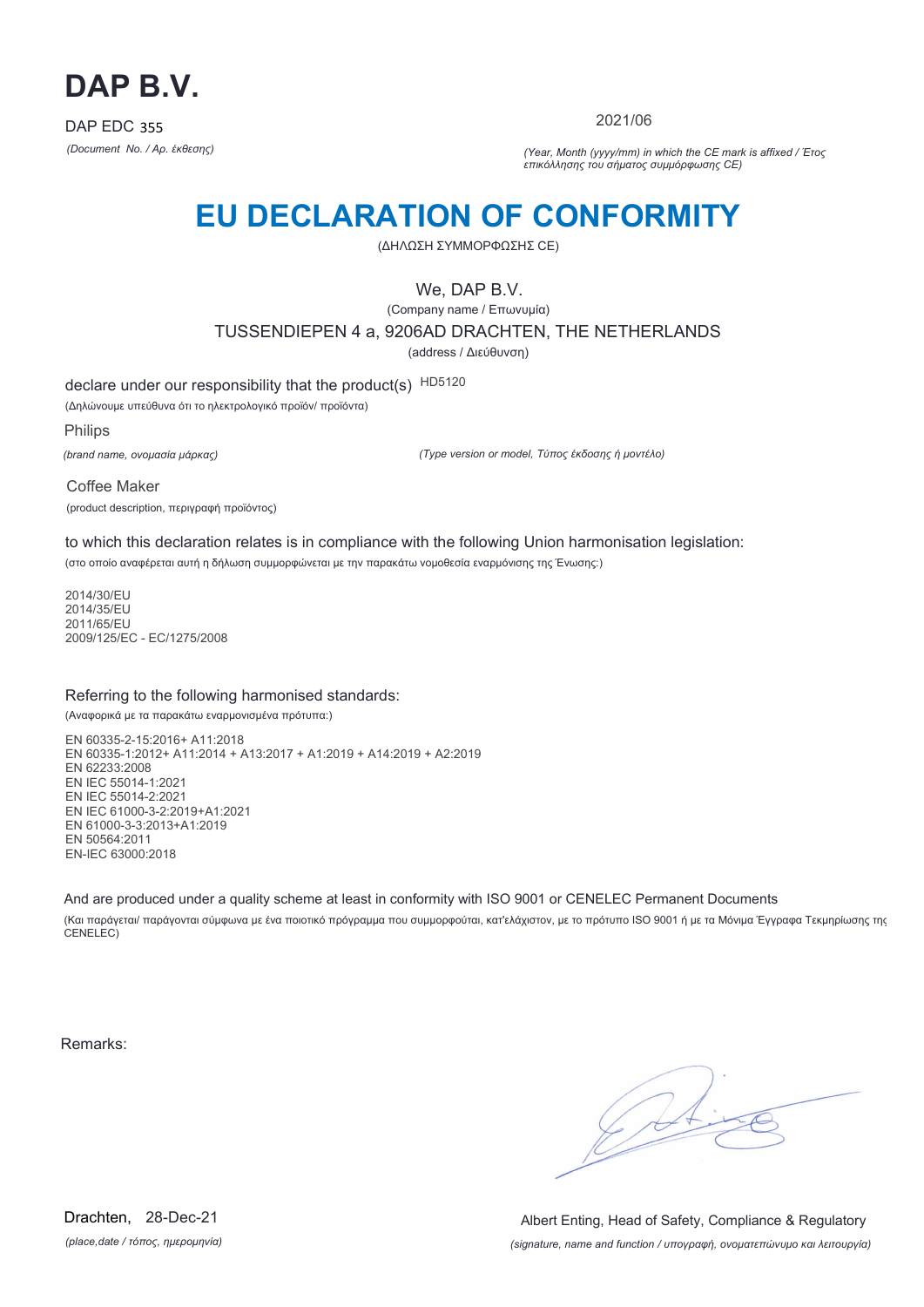

2021/06

*(Document No. / Документ №) (Year, Month (yyyy/mm) in which the CE mark is affixed / Година на поставяне на CE маркировката)*

# **EU DECLARATION OF CONFORMITY**

(CE Декларация за съответствие)

We, DAP B.V.

(Company name / Име )

TUSSENDIEPEN 4 a, 9206AD DRACHTEN, THE NETHERLANDS

(address / адрес)

declare under our responsibility that the product(s) HD5120

(Декларираме на наша отговорност, че електрическият(те) уред(и)

Philips

*(Brand name, търговска марка)*

*(Type version or model, Серия или модел)*

Coffee Maker

(product description, описание на продукта(ите))

to which this declaration relates is in compliance with the following Union harmonisation legislation:

(към който се отнася настоящата декларация, е в съответствие със следното законодателство на Съюза относно хармонизацията:)

2014/30/EU 2014/35/EU 2011/65/EU 2009/125/EC - EC/1275/2008

## Referring to the following harmonised standards:

(Отнася се към следните хармонизирани стандарти:)

EN 60335-2-15:2016+ A11:2018 EN 60335-1:2012+ A11:2014 + A13:2017 + A1:2019 + A14:2019 + A2:2019 EN 62233:2008 EN IEC 55014-1:2021 EN IEC 55014-2:2021 EN IEC 61000-3-2:2019+A1:2021 EN 61000-3-3:2013+A1:2019 EN 50564:2011 EN-IEC 63000:2018

And are produced under a quality scheme at least in conformity with ISO 9001 or CENELEC Permanent Documents (и са произведени под система за качествен контрол най-малко в съответствие с ISO 9001 или)

Remarks:

*(place,date / място, дата)* Drachten, 28-Dec-21

*(signature, name and function / подпис, име и длъжност)* Albert Enting, Head of Safety, Compliance & Regulatory